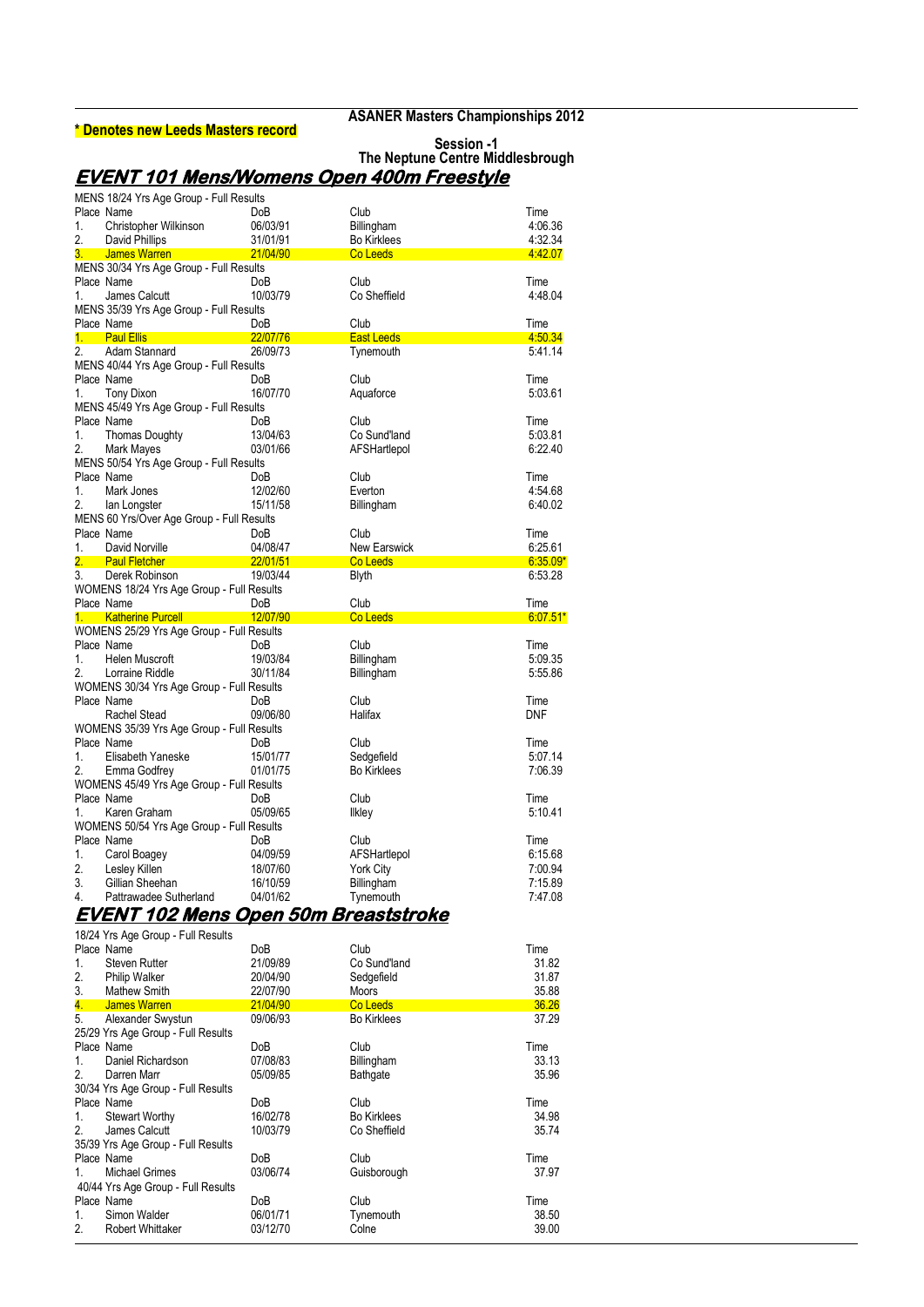|    | 45/49 Yrs Age Group - Full Results   |          |                     |       |  |
|----|--------------------------------------|----------|---------------------|-------|--|
|    | Place Name                           | DoB      | Club                | Time  |  |
| 1. | Duncan Ledger                        | 12/01/67 | Co Sund'land        | 36.05 |  |
| 2. | <b>Stuart Hoyle</b>                  | 10/08/66 | <b>East Leeds</b>   | 37.07 |  |
| 3. | Mark Mayes                           | 03/01/66 | AFSHartlepol        | 43.17 |  |
|    | 50/54 Yrs Age Group - Full Results   |          |                     |       |  |
|    | Place Name                           | DoB      | Club                | Time  |  |
| 1. | Kevan Brown                          | 30/12/60 | <b>Bo Kirklees</b>  | 37.01 |  |
| 2. | Stephen Allen                        | 22/06/60 | <b>Hull Masters</b> | 37.30 |  |
| 3. | Mark Jones                           | 12/02/60 | Everton             | 40.32 |  |
| 4. | Mark Hindhaugh                       | 23/08/60 | Gates & Whick       | 40.67 |  |
|    | 60 Yrs/Over Age Group - Full Results |          |                     |       |  |
|    | Place Name                           | DoB      | Club                | Time  |  |
| 1. | Graham Pearson                       | 19/11/52 | Carlisle Ag         | 37.37 |  |
| 2. | <b>Brian Taylor</b>                  | 04/05/50 | Adwick              | 37.55 |  |
| 3. | Terence McGee                        | 19/05/47 | Middlesboro         | 41.88 |  |
| 4. | Norman Stephenson                    | 10/07/44 | Co Sund'land        | 42.66 |  |
| 5. | Keith Rothwell                       | 25/06/49 | Arfon Mast          | 43.77 |  |
| 6. | <b>Bill Moore</b>                    | 08/10/37 | <b>East Leeds</b>   | 44.70 |  |
| 7. | George Jackson                       | 10/09/45 | Howe Bridge         | 44.89 |  |
| 8. | Graeme Shutt                         | 27/01/49 | Co Sund'land        | 50.32 |  |
| 9. | Steven Eddison                       | 28/08/49 | <b>Bradford Dol</b> | 51.61 |  |
|    |                                      |          |                     |       |  |

#### **EVENT 103 Womens Open 50m Breaststroke**

18/24 Yrs Age Group - Full Results

|                  | Place Name                           | <b>DoB</b>      | Club                | Time   |
|------------------|--------------------------------------|-----------------|---------------------|--------|
| 1.               | Amie Reid                            | 26/05/91        | Co Sund'land        | 40.68  |
| $\overline{2}$ . | <b>Kristy Davis</b>                  | 05/02/94        | <b>East Leeds</b>   | 41.37  |
| 3.               | <b>Bryony Scoffin</b>                | 21/04/89        | <b>Moors</b>        | 42.11  |
| 4.               | Harriet Thompson                     | 02/02/90        | Guisborough         | 44.56  |
| 5.               | <b>Terri-Louise Garnett</b>          | 19/05/90        | <b>Moors</b>        | 47.34  |
|                  | 25/29 Yrs Age Group - Full Results   |                 |                     |        |
|                  | Place Name                           | Do <sub>B</sub> | Club                | Time   |
| 1.               | Adelle Taylor                        | 24/10/86        | <b>Bo Kirklees</b>  | 39.15  |
| 2.               | Jennifer Dobson                      | 10/08/83        | <b>Blyth</b>        | 45.35  |
|                  | 30/34 Yrs Age Group - Full Results   |                 |                     |        |
|                  | Place Name                           | DoB             | Club                | Time   |
| 1.               | <b>Rachel Stead</b>                  | 09/06/80        | Halifax             | 49.39  |
| 2.               | Elizabeth Devaney                    | 05/09/79        | <b>Hull Masters</b> | 51.00  |
|                  | 35/39 Yrs Age Group - Full Results   |                 |                     |        |
|                  | Place Name                           | <b>DoB</b>      | Club                | Time   |
| 1.               | Gillian Hook                         | 13/03/75        | Sedgefield          | 40.24  |
|                  | 40/44 Yrs Age Group - Full Results   |                 |                     |        |
|                  | Place Name                           | Do <sub>B</sub> | Club                | Time   |
|                  | Lisa Dobson                          | 23/04/70        | Halifax             | DQ ST- |
|                  | 45/49 Yrs Age Group - Full Results   |                 |                     |        |
|                  | Place Name                           | <b>DoB</b>      | Club                | Time   |
| 1.               | <b>Kirsten Durrans</b>               | 25/11/67        | <b>Bo Kirklees</b>  | 43.75  |
|                  | 50/54 Yrs Age Group - Full Results   |                 |                     |        |
|                  | Place Name                           | <b>DoB</b>      | Club                | Time   |
| $1_{-}$          | Judith Hattle                        | 21/04/60        | Carlisle Ag         | 40.29  |
| 2.               | Carol Boagey                         | 04/09/59        | AFSHartlepol        | 45.47  |
| 3.               | Susanne Griffiths                    | 04/08/59        | <b>New Earswick</b> | 50.44  |
| 4.               | Karen Jones                          | 03/07/61        | Prescot             | 57.40  |
|                  | 55/59 Yrs Age Group - Full Results   |                 |                     |        |
|                  | Place Name                           | DoB             | Club                | Time   |
| 1.               | Sally Shields                        | 15/10/54        | <b>Bo Kirklees</b>  | 41.12  |
|                  | 60 Yrs/Over Age Group - Full Results |                 |                     |        |
|                  | Place Name                           | DoB             | Club                | Time   |
| 1.               | Patricia Jackson                     | 04/03/47        | East Anglian        | 50.27  |
| 2.               | Gail Daffern                         | 26/08/50        | Harrogate           | 55.95  |

#### **EVENT 104 Mens Open 100m Butterfly**  18/24 Yrs Age Group - Full Results

|                  | TOIZ4 TTS AUG OTOUP - I UIT NOSUITS |            |                    |         |          |
|------------------|-------------------------------------|------------|--------------------|---------|----------|
|                  | Place Name                          | <b>DoB</b> | Club               | Time    | 50       |
| 1.               | Philip Hodgson                      | 25/02/92   | Sedgefield         | 58.21   | 28.01    |
| 2.               | Christopher Wilkinson               | 06/03/91   | Billingham         | 1.00.29 | 29.59    |
| 3.               | <b>Richard Jagger</b>               | 11/04/89   | <b>East Leeds</b>  | 1.01.92 | 29.89    |
| $\overline{4}$ . | <b>Richard Fryer</b>                | 11/11/93   | <b>East Leeds</b>  | 1.03.72 | 29.81    |
| 5.               | <b>James Warren</b>                 | 21/04/90   | Co Leeds           | 1:13.00 | 33.26    |
|                  | 25/29 Yrs Age Group - Full Results  |            |                    |         |          |
|                  |                                     |            |                    |         |          |
| Place Name       |                                     | DoB        | Club               | Time    | 50       |
| $\mathbf{1}$ .   | Jason Kan                           | 24/08/86   | <b>Bo Kirklees</b> | 1.04.85 | 28.88    |
| 2.               | Darren Marr                         | 05/09/85   | Bathgate           | 1:05.21 | 30.79    |
| 3 <sub>1</sub>   | <b>Matthew Jagger</b>               | 04/04/86   | <b>East Leeds</b>  | 1.06.70 | $31.52*$ |
|                  | 30/34 Yrs Age Group - Full Results  |            |                    |         |          |
|                  | Place Name                          | DoB        | Club               | Time    | 50       |
| 1.               | Robert Hyde                         | 15/07/81   | Co Sheffield       | 1:01.27 | 28.70    |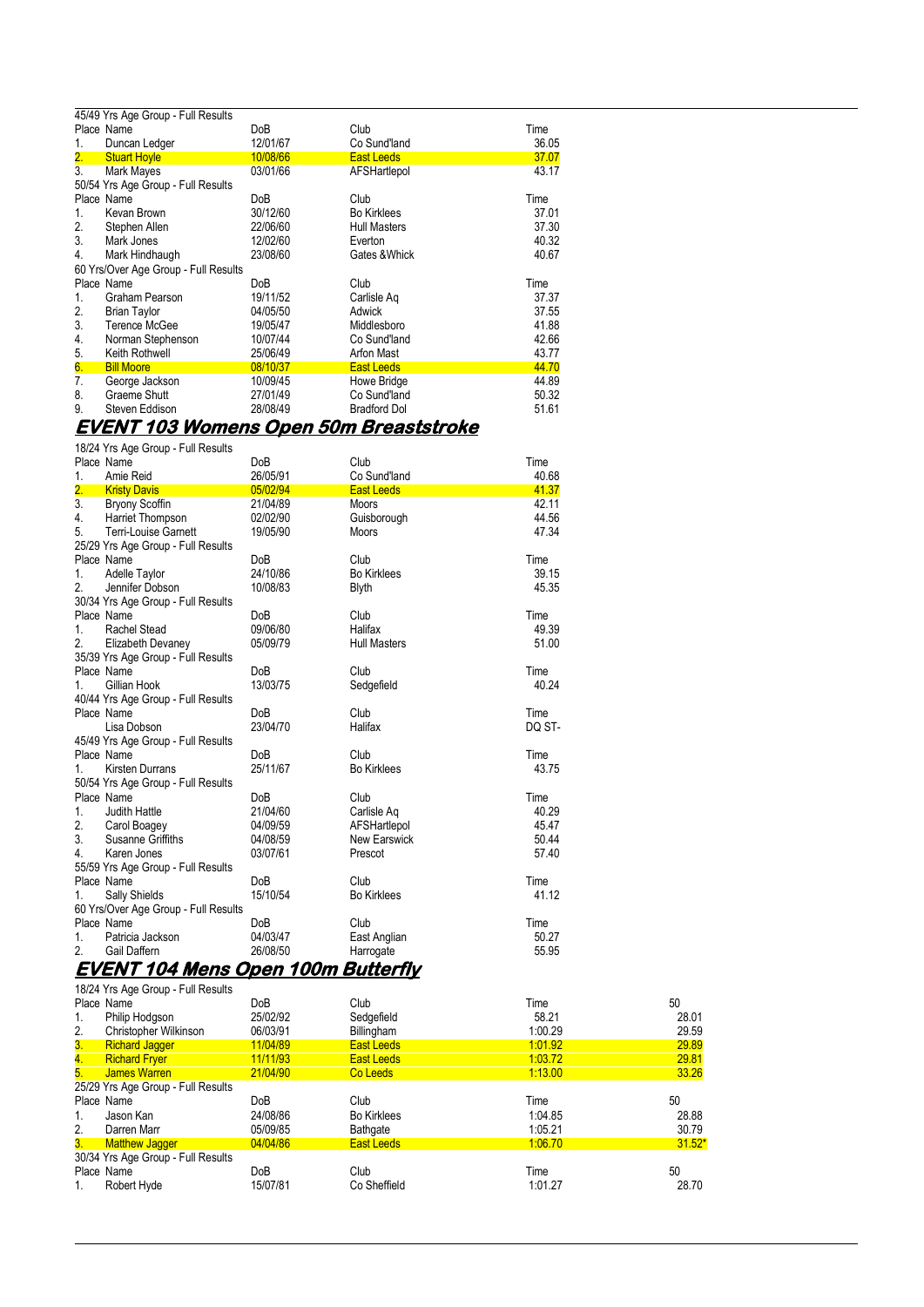|                | 35/39 Yrs Age Group - Full Results   |                 |                    |         |       |
|----------------|--------------------------------------|-----------------|--------------------|---------|-------|
|                | Place Name                           | DoB             | Club               | Time    | 50    |
| $1_{-}$        | <b>Paul Ellis</b>                    | 22/07/76        | <b>East Leeds</b>  | 1:06.87 | 31.71 |
| 2.             | Adam Stannard                        | 26/09/73        | Tynemouth          | 1:16.33 | 34.82 |
|                | 40/44 Yrs Age Group - Full Results   |                 |                    |         |       |
|                | Place Name                           | DoB             | Club               | Time    | 50    |
| 1.             | Martin Andersen                      | 23/09/72        | <b>Bo Kirklees</b> | 1:09.02 | 31.22 |
| 2.             | <b>Philip Croxall</b>                | 12/01/69        | Colne              | 1:13.71 | 36.64 |
|                | Tony Dixon                           | 16/07/70        | Aquaforce          | DQ T-3L |       |
|                | 50/54 Yrs Age Group - Full Results   |                 |                    |         |       |
|                | Place Name                           | Do <sub>B</sub> | Club               | Time    | 50    |
| $1_{-}$        | Mark Jones                           | 12/02/60        | Everton            | 1:19.31 | 37.23 |
|                | 55/59 Yrs Age Group - Full Results   |                 |                    |         |       |
|                | Place Name                           | DoB             | Club               | Time    | 50    |
| 1.             | Christopher Brown                    | 14/11/53        | Co Bradford        | 1:10.28 | 33.40 |
|                | 60 Yrs/Over Age Group - Full Results |                 |                    |         |       |
|                | Place Name                           | <b>DoB</b>      | Club               | Time    | 50    |
| $\mathbf{1}$ . | Keith Rothwell                       | 25/06/49        | Arfon Mast         | 1:36.14 | 46.98 |
| 2.             | Norman Stephenson                    | 10/07/44        | Co Sund'land       | 1:36.97 | 48.0  |

#### **EVENT 105 Womens Open 100m Butterfly**

|                | 18/24 Yrs Age Group - Full Results   |          |                    |         |              |
|----------------|--------------------------------------|----------|--------------------|---------|--------------|
|                | Place Name                           | DoB      | Club               | Time    | 50           |
| $\mathbf{1}$ . | <b>Kristy Davis</b>                  | 05/02/94 | <b>East Leeds</b>  | 1.20.96 |              |
| 2.             | <b>Katherine Purcell</b>             | 12/07/90 | Co Leeds           | 1:35.62 |              |
|                | 25/29 Yrs Age Group - Full Results   |          |                    |         |              |
|                | Place Name                           | DoB      | Club               | Time    | 50           |
| $1_{-}$        | Deborah Crossland                    | 08/08/87 | <b>Bo Kirklees</b> | 1:13.76 |              |
|                | 40/44 Yrs Age Group - Full Results   |          |                    |         |              |
|                | Place Name                           | DoB      | Club               | Time    | 50           |
| 1.             | <b>Philippa Rickard</b>              | 14/01/71 | <b>East Leeds</b>  | 1:14.94 | $\mathbf{r}$ |
|                | 60 Yrs/Over Age Group - Full Results |          |                    |         |              |
|                | Place Name                           | DoB      | Club               | Time    | 50           |
|                | Patricia Jackson                     | 04/03/47 | East Anglian       | 1.43.02 |              |

## **EVENT 106 Mens/Womens Open 200m Backstroke**

|                | MENS 18/24 Yrs Age Group - Full Results     |                   |                     |         |       |                 |                    |
|----------------|---------------------------------------------|-------------------|---------------------|---------|-------|-----------------|--------------------|
|                | Place Name                                  | DoB               | Club                | Time    | 50    | 100             | 150                |
| 1.             | Philip Walker                               | 20/04/90          | Sedgefield          | 2:11.63 | 30.99 | 1:04.04         | 1:37.97            |
| 2.             | David Phillips                              | 31/01/91          | <b>Bo Kirklees</b>  | 2:24.46 |       | 33.33 1:09.97   | 1:47.70            |
| 3.             | Michael Dawson                              | 09/03/93          | <b>Blyth</b>        | 2:55.89 |       |                 |                    |
|                | MENS 25/29 Yrs Age Group - Full Results     |                   |                     |         |       |                 |                    |
| Place Name     |                                             | <b>DoB</b>        | Club                | Time    | 50    | 100             | 150                |
| 1.             | Colin Kerr                                  | 09/07/87          | Bathgate            | 2:23.89 | 33.50 | 1:09.60         | 1.47.16            |
| 2.             | Darren Marr                                 | 05/09/85          | Bathgate            | 2:38.33 | 36.07 | 1:15.39 1:56.76 |                    |
|                | MENS 35/39 Yrs Age Group - Full Results     |                   |                     |         |       |                 |                    |
|                | Place Name                                  | <b>DoB</b>        | Club                | Time    | 50    | 100             | 150                |
|                | <b>Paul Ellis</b>                           | 22/07/76          | <b>East Leeds</b>   | 2:46.21 | 36.80 |                 | $1:18.57$ 2.02.47* |
|                | MENS 40/44 Yrs Age Group - Full Results     |                   |                     |         |       |                 |                    |
|                | Place Name                                  | <b>DoB</b>        | Club                | Time    | 50    | 100             | 150                |
| 1.             | Robert Whittaker                            | 03/12/70          | Colne               | 3:04.96 | 43.76 |                 | 1:29.88 2:17.50    |
|                | MENS 50/54 Yrs Age Group - Full Results     |                   |                     |         |       |                 |                    |
|                | Place Name                                  | DoB               | Club                | Time    | 50    | 100             | 150                |
| 1.             | Stephen Allen                               | 22/06/60          | <b>Hull Masters</b> | 2:35.57 | 35.92 | 1:15.28 1:55.81 |                    |
| 2.             | Mark Jones                                  | 12/02/60          | Everton             | 2:50.26 | 40.57 |                 | 1:23.93 2:07.79    |
|                | MENS 60 Yrs/Over Age Group - Full Results   |                   |                     |         |       |                 |                    |
|                | Place Name                                  | <b>DoB</b>        | Club                | Time    | 50    | 100             | 150                |
|                | <b>Bill Moore</b>                           | 08/10/37          | <b>East Leeds</b>   | 3:54.20 | 52.92 |                 | 1:52.56 2:53.18*   |
|                | WOMENS 18/24 Yrs Age Group - Full Results   |                   |                     |         |       |                 |                    |
|                | Place Name                                  | <b>DoB</b>        | Club                | Time    | 50    | 100             | 150                |
|                | <b>Katherine Purcell</b>                    | 12/07/90          | Co Leeds            | 3:32.95 | 49.56 |                 | 1.44.76 2.40.63*   |
|                | WOMENS 50/54 Yrs Age Group - Full Results   |                   |                     |         |       |                 |                    |
|                | Place Name                                  | <b>DoB</b>        | Club                | Time    | 50    | 100             | 150                |
| $\mathbf{1}$ . | Judith Hattle                               | 21/04/60          | Carlisle Ag         | 2:44.48 | 39.90 |                 | 1:21.38 2:03.23    |
| 2.             | <b>Julie Hoyle</b>                          | 03/04/62          | <b>East Leeds</b>   | 2:46.86 | 38.68 |                 | 1:21.74 2:05.67*   |
|                | WOMENS 60 Yrs/Over Age Group - Full Results |                   |                     |         |       |                 |                    |
|                | Place Name                                  | <b>DoB</b>        | Club                | Time    | 50    | 100             | 150                |
|                | Patricia Jackson                            | 04/03/47          | East Anglian        | 3:36.82 | 51.85 | 1:46.56         | 2:42.55            |
|                | <i>FUELLE JAS 11</i>                        | <i>A</i> AA<br>∽… | <i></i>             |         |       |                 |                    |

#### **EVENT 107 Mens Open 100m Freestyle**  18/24 Yrs Age Group - Full Results

|                  | TO/24 TTS Age Group - Full Results |          |                    |         |       |
|------------------|------------------------------------|----------|--------------------|---------|-------|
|                  | Place Name                         | DoB      | Club               | Time    | 50    |
| 1.               | Philip Hodgson                     | 25/02/92 | Sedgefield         | 53.15   | 25.61 |
| 2.               | Christopher Wilkinson              | 06/03/91 | Billingham         | 53.36   | 26.28 |
| 3.               | <b>Richard Jagger</b>              | 11/04/89 | <b>East Leeds</b>  | 54.67   | 27.21 |
| $\overline{4}$ . | <b>Richard Fryer</b>               | 11/11/93 | <b>East Leeds</b>  | 57.61   | 27.65 |
| 5.               | <b>Steven Rutter</b>               | 21/09/89 | Co Sund'land       | 58.65   | 27.96 |
| 6.               | Mathew Smith                       | 22/07/90 | Moors              | 59.12   | 28.02 |
| 7.               | David Phillips                     | 31/01/91 | <b>Bo Kirklees</b> | 59.41   | 28.47 |
| 8.               | Conor Crozier                      | 15/06/92 | Co Sund'land       | 59.47   | 27.88 |
| 9.               | Alexander Swystun                  | 09/06/93 | <b>Bo Kirklees</b> | 1:00.23 | 28.95 |
|                  |                                    |          |                    |         |       |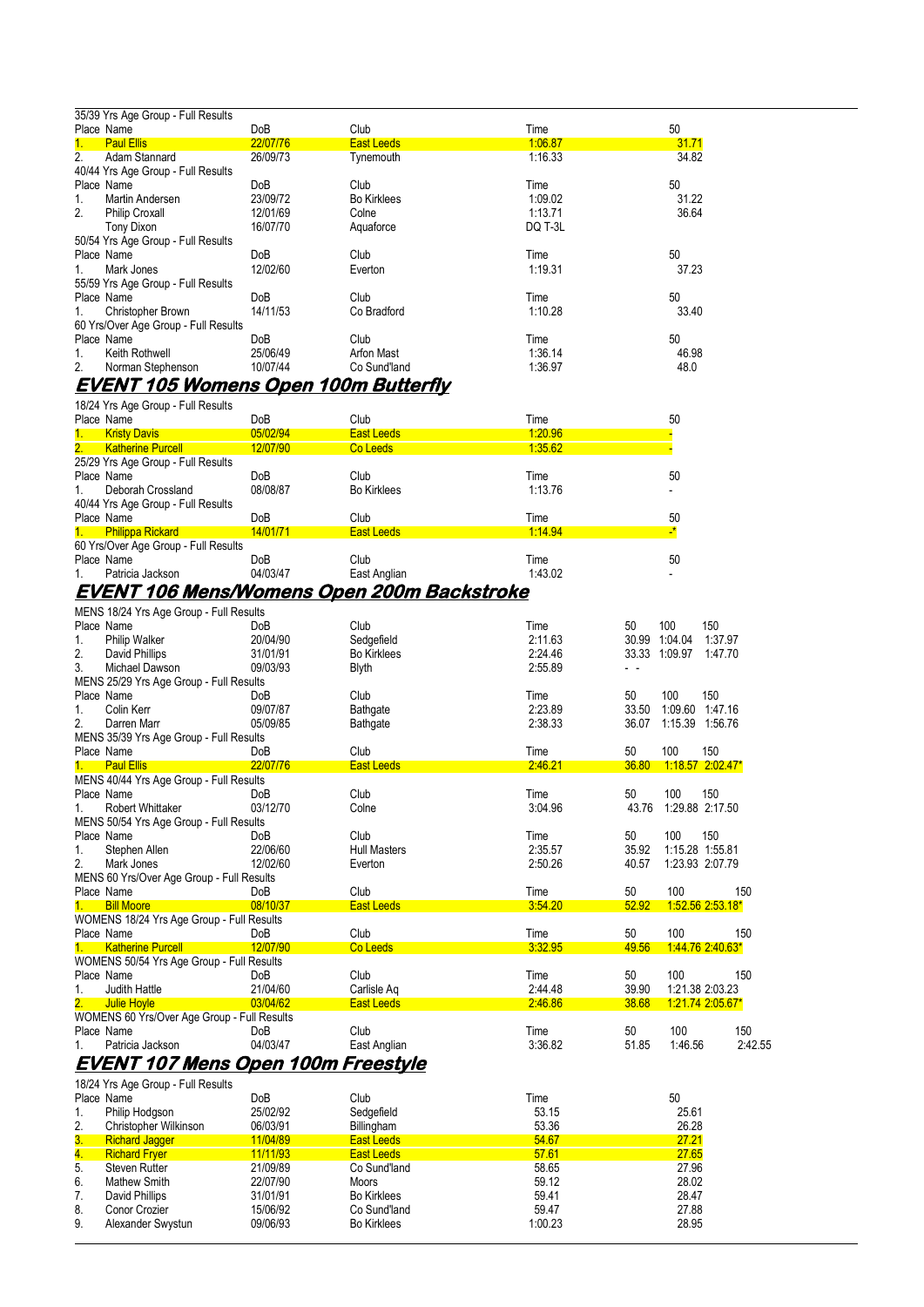| 11.<br>Michael Dawson<br>09/03/93<br>Blyth<br>1:15.48<br>35.11<br>25/29 Yrs Age Group - Full Results<br>50<br>Place Name<br>DoB<br>Club<br>Time<br>1 <sub>1</sub><br>04/04/86<br><b>East Leeds</b><br>1:00.78<br><b>Matthew Jagger</b><br>$28.93*$<br>$\overline{2}$ .<br>Daniel Richardson<br>07/08/83<br>Billingham<br>1:02.17<br>29.71<br>3.<br>1:02.54<br>29.77<br>Darren Marr<br>05/09/85<br>Bathgate<br>30/34 Yrs Age Group - Full Results<br>50<br>Place Name<br>DoB<br>Club<br>Time<br>57.24<br>27.07<br>1.<br><b>Christopher Knee</b><br>04/02/79<br><b>East Leeds</b><br>$\overline{2}$ .<br>59.90<br>28.62<br><b>Stewart Worthy</b><br>16/02/78<br><b>Bo Kirklees</b><br>3.<br>18/04/78<br>1:00.23<br>28.43<br>Daniel Rosenfeld<br>Bathgate<br>28.90<br>4.<br>14/04/78<br>1:00.81<br>Graeme Wilkinson<br>Tynemouth<br>5.<br>13/10/80<br>1:03.48<br>30.69<br>Jonathan MacLaren<br>Stokesley<br>35/39 Yrs Age Group - Full Results<br>50<br>Place Name<br>Club<br>Time<br>DoB<br>1.<br><b>Paul Ellis</b><br>22/07/76<br>1:00.36<br>29.24<br><b>East Leeds</b><br>$\overline{2}$ .<br>26/09/73<br>1:06.08<br>32.01<br>Adam Stannard<br>Tynemouth<br>3.<br>1:12.84<br>35.42<br><b>Michael Grimes</b><br>03/06/74<br>Guisborough<br>Place Name<br>50<br>Club<br>Time<br>DoB<br>55.41<br>1.<br>19/06/70<br><b>East Leeds</b><br>26.36<br><b>Paul Clemence</b><br>2.<br>12/01/69<br>Colne<br>1:01.64<br>29.25<br><b>Philip Croxall</b><br>3.<br>32.15<br>Colin Campbell<br>20/10/70<br>York City<br>1:06.14<br>32.59<br>4.<br><b>Tony Dixon</b><br>16/07/70<br>Aquaforce<br>1:06.38<br>1:09.44<br>33.62<br>5.<br><b>Robert Whittaker</b><br>03/12/70<br>Colne<br>1:12.84<br>6.<br>Simon Walder<br>06/01/71<br>Tynemouth<br>45/49 Yrs Age Group - Full Results<br>Place Name<br>50<br>DoB<br>Club<br>Time<br>1.<br><b>Stuart Hoyle</b><br>10/08/66<br><b>East Leeds</b><br>1.04.24<br>30.79<br>1:06.59<br>2.<br><b>Thomas Doughty</b><br>13/04/63<br>Co Sund'land<br>32.41<br>3.<br>12/01/67<br>Co Sund'land<br>1:08.65<br>32.71<br>Duncan Ledger<br>4.<br><b>Mark Mayes</b><br>03/01/66<br>1:17.19<br>37.35<br>AFSHartlepol<br>50/54 Yrs Age Group - Full Results<br>Place Name<br>Club<br>Time<br>50<br>DoB<br>1.<br>Mark Jones<br>12/02/60<br>Everton<br>1.06.28<br>32.92<br>2.<br>Mark Hindhaugh<br>23/08/60<br>Gates & Whick<br>1:07.05<br>31.95<br>3.<br>15/11/58<br>1.23.86<br>40.58<br>lan Longster<br>Billingham<br>55/59 Yrs Age Group - Full Results<br>Place Name<br>50<br>DoB<br>Club<br>Time<br>1.<br>24/03/57<br><b>Hull Masters</b><br>1:16.65<br>39.39<br><b>Cleveland Meyerhoff</b><br>60 Yrs/Over Age Group - Full Results<br>Place Name<br>Time<br>50<br>DoB<br>Club<br>1.<br>04/05/50<br>Adwick<br>34.97<br><b>Brian Taylor</b><br>1:11.98<br>2.<br>1:15.10<br>34.67<br>Graham Pearson<br>19/11/52<br>Carlisle Aq<br>3.<br>08/09/44<br>1:17.84<br>37.45<br>Alex Brown<br><b>Blyth</b><br>38.23<br>4.<br>19/03/44<br>1:21.04<br>Derek Robinson<br><b>Blyth</b><br>5.<br>1:22.49<br>04/08/47<br><b>New Earswick</b><br>David Norville<br>6.<br>1:24.17<br>40.30<br>Keith Rothwell<br>25/06/49<br>Arfon Mast<br>7.<br>1.26.66<br><b>Paul Fletcher</b><br>22/01/51<br>41.72<br>Co Leeds<br>8.<br>28/08/49<br>1:41.22<br>44.34<br>Steven Eddison<br><b>Bradford Dol</b> | 10. | <b>James Warren</b> | 21/04/90 | Co Leeds | 1.01.47 | 29.11 |
|--------------------------------------------------------------------------------------------------------------------------------------------------------------------------------------------------------------------------------------------------------------------------------------------------------------------------------------------------------------------------------------------------------------------------------------------------------------------------------------------------------------------------------------------------------------------------------------------------------------------------------------------------------------------------------------------------------------------------------------------------------------------------------------------------------------------------------------------------------------------------------------------------------------------------------------------------------------------------------------------------------------------------------------------------------------------------------------------------------------------------------------------------------------------------------------------------------------------------------------------------------------------------------------------------------------------------------------------------------------------------------------------------------------------------------------------------------------------------------------------------------------------------------------------------------------------------------------------------------------------------------------------------------------------------------------------------------------------------------------------------------------------------------------------------------------------------------------------------------------------------------------------------------------------------------------------------------------------------------------------------------------------------------------------------------------------------------------------------------------------------------------------------------------------------------------------------------------------------------------------------------------------------------------------------------------------------------------------------------------------------------------------------------------------------------------------------------------------------------------------------------------------------------------------------------------------------------------------------------------------------------------------------------------------------------------------------------------------------------------------------------------------------------------------------------------------------------------------------------------------------------------------------------------------------------------------------------------------------------------------------------------------------------------------------------------------------------------------------------------------------------------------------------------------------------------------------------------------------------------------------------------------------------------------|-----|---------------------|----------|----------|---------|-------|
|                                                                                                                                                                                                                                                                                                                                                                                                                                                                                                                                                                                                                                                                                                                                                                                                                                                                                                                                                                                                                                                                                                                                                                                                                                                                                                                                                                                                                                                                                                                                                                                                                                                                                                                                                                                                                                                                                                                                                                                                                                                                                                                                                                                                                                                                                                                                                                                                                                                                                                                                                                                                                                                                                                                                                                                                                                                                                                                                                                                                                                                                                                                                                                                                                                                                                            |     |                     |          |          |         |       |
|                                                                                                                                                                                                                                                                                                                                                                                                                                                                                                                                                                                                                                                                                                                                                                                                                                                                                                                                                                                                                                                                                                                                                                                                                                                                                                                                                                                                                                                                                                                                                                                                                                                                                                                                                                                                                                                                                                                                                                                                                                                                                                                                                                                                                                                                                                                                                                                                                                                                                                                                                                                                                                                                                                                                                                                                                                                                                                                                                                                                                                                                                                                                                                                                                                                                                            |     |                     |          |          |         |       |
|                                                                                                                                                                                                                                                                                                                                                                                                                                                                                                                                                                                                                                                                                                                                                                                                                                                                                                                                                                                                                                                                                                                                                                                                                                                                                                                                                                                                                                                                                                                                                                                                                                                                                                                                                                                                                                                                                                                                                                                                                                                                                                                                                                                                                                                                                                                                                                                                                                                                                                                                                                                                                                                                                                                                                                                                                                                                                                                                                                                                                                                                                                                                                                                                                                                                                            |     |                     |          |          |         |       |
|                                                                                                                                                                                                                                                                                                                                                                                                                                                                                                                                                                                                                                                                                                                                                                                                                                                                                                                                                                                                                                                                                                                                                                                                                                                                                                                                                                                                                                                                                                                                                                                                                                                                                                                                                                                                                                                                                                                                                                                                                                                                                                                                                                                                                                                                                                                                                                                                                                                                                                                                                                                                                                                                                                                                                                                                                                                                                                                                                                                                                                                                                                                                                                                                                                                                                            |     |                     |          |          |         |       |
|                                                                                                                                                                                                                                                                                                                                                                                                                                                                                                                                                                                                                                                                                                                                                                                                                                                                                                                                                                                                                                                                                                                                                                                                                                                                                                                                                                                                                                                                                                                                                                                                                                                                                                                                                                                                                                                                                                                                                                                                                                                                                                                                                                                                                                                                                                                                                                                                                                                                                                                                                                                                                                                                                                                                                                                                                                                                                                                                                                                                                                                                                                                                                                                                                                                                                            |     |                     |          |          |         |       |
|                                                                                                                                                                                                                                                                                                                                                                                                                                                                                                                                                                                                                                                                                                                                                                                                                                                                                                                                                                                                                                                                                                                                                                                                                                                                                                                                                                                                                                                                                                                                                                                                                                                                                                                                                                                                                                                                                                                                                                                                                                                                                                                                                                                                                                                                                                                                                                                                                                                                                                                                                                                                                                                                                                                                                                                                                                                                                                                                                                                                                                                                                                                                                                                                                                                                                            |     |                     |          |          |         |       |
|                                                                                                                                                                                                                                                                                                                                                                                                                                                                                                                                                                                                                                                                                                                                                                                                                                                                                                                                                                                                                                                                                                                                                                                                                                                                                                                                                                                                                                                                                                                                                                                                                                                                                                                                                                                                                                                                                                                                                                                                                                                                                                                                                                                                                                                                                                                                                                                                                                                                                                                                                                                                                                                                                                                                                                                                                                                                                                                                                                                                                                                                                                                                                                                                                                                                                            |     |                     |          |          |         |       |
|                                                                                                                                                                                                                                                                                                                                                                                                                                                                                                                                                                                                                                                                                                                                                                                                                                                                                                                                                                                                                                                                                                                                                                                                                                                                                                                                                                                                                                                                                                                                                                                                                                                                                                                                                                                                                                                                                                                                                                                                                                                                                                                                                                                                                                                                                                                                                                                                                                                                                                                                                                                                                                                                                                                                                                                                                                                                                                                                                                                                                                                                                                                                                                                                                                                                                            |     |                     |          |          |         |       |
|                                                                                                                                                                                                                                                                                                                                                                                                                                                                                                                                                                                                                                                                                                                                                                                                                                                                                                                                                                                                                                                                                                                                                                                                                                                                                                                                                                                                                                                                                                                                                                                                                                                                                                                                                                                                                                                                                                                                                                                                                                                                                                                                                                                                                                                                                                                                                                                                                                                                                                                                                                                                                                                                                                                                                                                                                                                                                                                                                                                                                                                                                                                                                                                                                                                                                            |     |                     |          |          |         |       |
|                                                                                                                                                                                                                                                                                                                                                                                                                                                                                                                                                                                                                                                                                                                                                                                                                                                                                                                                                                                                                                                                                                                                                                                                                                                                                                                                                                                                                                                                                                                                                                                                                                                                                                                                                                                                                                                                                                                                                                                                                                                                                                                                                                                                                                                                                                                                                                                                                                                                                                                                                                                                                                                                                                                                                                                                                                                                                                                                                                                                                                                                                                                                                                                                                                                                                            |     |                     |          |          |         |       |
|                                                                                                                                                                                                                                                                                                                                                                                                                                                                                                                                                                                                                                                                                                                                                                                                                                                                                                                                                                                                                                                                                                                                                                                                                                                                                                                                                                                                                                                                                                                                                                                                                                                                                                                                                                                                                                                                                                                                                                                                                                                                                                                                                                                                                                                                                                                                                                                                                                                                                                                                                                                                                                                                                                                                                                                                                                                                                                                                                                                                                                                                                                                                                                                                                                                                                            |     |                     |          |          |         |       |
|                                                                                                                                                                                                                                                                                                                                                                                                                                                                                                                                                                                                                                                                                                                                                                                                                                                                                                                                                                                                                                                                                                                                                                                                                                                                                                                                                                                                                                                                                                                                                                                                                                                                                                                                                                                                                                                                                                                                                                                                                                                                                                                                                                                                                                                                                                                                                                                                                                                                                                                                                                                                                                                                                                                                                                                                                                                                                                                                                                                                                                                                                                                                                                                                                                                                                            |     |                     |          |          |         |       |
|                                                                                                                                                                                                                                                                                                                                                                                                                                                                                                                                                                                                                                                                                                                                                                                                                                                                                                                                                                                                                                                                                                                                                                                                                                                                                                                                                                                                                                                                                                                                                                                                                                                                                                                                                                                                                                                                                                                                                                                                                                                                                                                                                                                                                                                                                                                                                                                                                                                                                                                                                                                                                                                                                                                                                                                                                                                                                                                                                                                                                                                                                                                                                                                                                                                                                            |     |                     |          |          |         |       |
|                                                                                                                                                                                                                                                                                                                                                                                                                                                                                                                                                                                                                                                                                                                                                                                                                                                                                                                                                                                                                                                                                                                                                                                                                                                                                                                                                                                                                                                                                                                                                                                                                                                                                                                                                                                                                                                                                                                                                                                                                                                                                                                                                                                                                                                                                                                                                                                                                                                                                                                                                                                                                                                                                                                                                                                                                                                                                                                                                                                                                                                                                                                                                                                                                                                                                            |     |                     |          |          |         |       |
|                                                                                                                                                                                                                                                                                                                                                                                                                                                                                                                                                                                                                                                                                                                                                                                                                                                                                                                                                                                                                                                                                                                                                                                                                                                                                                                                                                                                                                                                                                                                                                                                                                                                                                                                                                                                                                                                                                                                                                                                                                                                                                                                                                                                                                                                                                                                                                                                                                                                                                                                                                                                                                                                                                                                                                                                                                                                                                                                                                                                                                                                                                                                                                                                                                                                                            |     |                     |          |          |         |       |
|                                                                                                                                                                                                                                                                                                                                                                                                                                                                                                                                                                                                                                                                                                                                                                                                                                                                                                                                                                                                                                                                                                                                                                                                                                                                                                                                                                                                                                                                                                                                                                                                                                                                                                                                                                                                                                                                                                                                                                                                                                                                                                                                                                                                                                                                                                                                                                                                                                                                                                                                                                                                                                                                                                                                                                                                                                                                                                                                                                                                                                                                                                                                                                                                                                                                                            |     |                     |          |          |         |       |
|                                                                                                                                                                                                                                                                                                                                                                                                                                                                                                                                                                                                                                                                                                                                                                                                                                                                                                                                                                                                                                                                                                                                                                                                                                                                                                                                                                                                                                                                                                                                                                                                                                                                                                                                                                                                                                                                                                                                                                                                                                                                                                                                                                                                                                                                                                                                                                                                                                                                                                                                                                                                                                                                                                                                                                                                                                                                                                                                                                                                                                                                                                                                                                                                                                                                                            |     |                     |          |          |         |       |
|                                                                                                                                                                                                                                                                                                                                                                                                                                                                                                                                                                                                                                                                                                                                                                                                                                                                                                                                                                                                                                                                                                                                                                                                                                                                                                                                                                                                                                                                                                                                                                                                                                                                                                                                                                                                                                                                                                                                                                                                                                                                                                                                                                                                                                                                                                                                                                                                                                                                                                                                                                                                                                                                                                                                                                                                                                                                                                                                                                                                                                                                                                                                                                                                                                                                                            |     |                     |          |          |         |       |
|                                                                                                                                                                                                                                                                                                                                                                                                                                                                                                                                                                                                                                                                                                                                                                                                                                                                                                                                                                                                                                                                                                                                                                                                                                                                                                                                                                                                                                                                                                                                                                                                                                                                                                                                                                                                                                                                                                                                                                                                                                                                                                                                                                                                                                                                                                                                                                                                                                                                                                                                                                                                                                                                                                                                                                                                                                                                                                                                                                                                                                                                                                                                                                                                                                                                                            |     |                     |          |          |         |       |
|                                                                                                                                                                                                                                                                                                                                                                                                                                                                                                                                                                                                                                                                                                                                                                                                                                                                                                                                                                                                                                                                                                                                                                                                                                                                                                                                                                                                                                                                                                                                                                                                                                                                                                                                                                                                                                                                                                                                                                                                                                                                                                                                                                                                                                                                                                                                                                                                                                                                                                                                                                                                                                                                                                                                                                                                                                                                                                                                                                                                                                                                                                                                                                                                                                                                                            |     |                     |          |          |         |       |
|                                                                                                                                                                                                                                                                                                                                                                                                                                                                                                                                                                                                                                                                                                                                                                                                                                                                                                                                                                                                                                                                                                                                                                                                                                                                                                                                                                                                                                                                                                                                                                                                                                                                                                                                                                                                                                                                                                                                                                                                                                                                                                                                                                                                                                                                                                                                                                                                                                                                                                                                                                                                                                                                                                                                                                                                                                                                                                                                                                                                                                                                                                                                                                                                                                                                                            |     |                     |          |          |         |       |
|                                                                                                                                                                                                                                                                                                                                                                                                                                                                                                                                                                                                                                                                                                                                                                                                                                                                                                                                                                                                                                                                                                                                                                                                                                                                                                                                                                                                                                                                                                                                                                                                                                                                                                                                                                                                                                                                                                                                                                                                                                                                                                                                                                                                                                                                                                                                                                                                                                                                                                                                                                                                                                                                                                                                                                                                                                                                                                                                                                                                                                                                                                                                                                                                                                                                                            |     |                     |          |          |         |       |
|                                                                                                                                                                                                                                                                                                                                                                                                                                                                                                                                                                                                                                                                                                                                                                                                                                                                                                                                                                                                                                                                                                                                                                                                                                                                                                                                                                                                                                                                                                                                                                                                                                                                                                                                                                                                                                                                                                                                                                                                                                                                                                                                                                                                                                                                                                                                                                                                                                                                                                                                                                                                                                                                                                                                                                                                                                                                                                                                                                                                                                                                                                                                                                                                                                                                                            |     |                     |          |          |         |       |
|                                                                                                                                                                                                                                                                                                                                                                                                                                                                                                                                                                                                                                                                                                                                                                                                                                                                                                                                                                                                                                                                                                                                                                                                                                                                                                                                                                                                                                                                                                                                                                                                                                                                                                                                                                                                                                                                                                                                                                                                                                                                                                                                                                                                                                                                                                                                                                                                                                                                                                                                                                                                                                                                                                                                                                                                                                                                                                                                                                                                                                                                                                                                                                                                                                                                                            |     |                     |          |          |         |       |
|                                                                                                                                                                                                                                                                                                                                                                                                                                                                                                                                                                                                                                                                                                                                                                                                                                                                                                                                                                                                                                                                                                                                                                                                                                                                                                                                                                                                                                                                                                                                                                                                                                                                                                                                                                                                                                                                                                                                                                                                                                                                                                                                                                                                                                                                                                                                                                                                                                                                                                                                                                                                                                                                                                                                                                                                                                                                                                                                                                                                                                                                                                                                                                                                                                                                                            |     |                     |          |          |         |       |
|                                                                                                                                                                                                                                                                                                                                                                                                                                                                                                                                                                                                                                                                                                                                                                                                                                                                                                                                                                                                                                                                                                                                                                                                                                                                                                                                                                                                                                                                                                                                                                                                                                                                                                                                                                                                                                                                                                                                                                                                                                                                                                                                                                                                                                                                                                                                                                                                                                                                                                                                                                                                                                                                                                                                                                                                                                                                                                                                                                                                                                                                                                                                                                                                                                                                                            |     |                     |          |          |         |       |
|                                                                                                                                                                                                                                                                                                                                                                                                                                                                                                                                                                                                                                                                                                                                                                                                                                                                                                                                                                                                                                                                                                                                                                                                                                                                                                                                                                                                                                                                                                                                                                                                                                                                                                                                                                                                                                                                                                                                                                                                                                                                                                                                                                                                                                                                                                                                                                                                                                                                                                                                                                                                                                                                                                                                                                                                                                                                                                                                                                                                                                                                                                                                                                                                                                                                                            |     |                     |          |          |         |       |
|                                                                                                                                                                                                                                                                                                                                                                                                                                                                                                                                                                                                                                                                                                                                                                                                                                                                                                                                                                                                                                                                                                                                                                                                                                                                                                                                                                                                                                                                                                                                                                                                                                                                                                                                                                                                                                                                                                                                                                                                                                                                                                                                                                                                                                                                                                                                                                                                                                                                                                                                                                                                                                                                                                                                                                                                                                                                                                                                                                                                                                                                                                                                                                                                                                                                                            |     |                     |          |          |         |       |
|                                                                                                                                                                                                                                                                                                                                                                                                                                                                                                                                                                                                                                                                                                                                                                                                                                                                                                                                                                                                                                                                                                                                                                                                                                                                                                                                                                                                                                                                                                                                                                                                                                                                                                                                                                                                                                                                                                                                                                                                                                                                                                                                                                                                                                                                                                                                                                                                                                                                                                                                                                                                                                                                                                                                                                                                                                                                                                                                                                                                                                                                                                                                                                                                                                                                                            |     |                     |          |          |         |       |
|                                                                                                                                                                                                                                                                                                                                                                                                                                                                                                                                                                                                                                                                                                                                                                                                                                                                                                                                                                                                                                                                                                                                                                                                                                                                                                                                                                                                                                                                                                                                                                                                                                                                                                                                                                                                                                                                                                                                                                                                                                                                                                                                                                                                                                                                                                                                                                                                                                                                                                                                                                                                                                                                                                                                                                                                                                                                                                                                                                                                                                                                                                                                                                                                                                                                                            |     |                     |          |          |         |       |
|                                                                                                                                                                                                                                                                                                                                                                                                                                                                                                                                                                                                                                                                                                                                                                                                                                                                                                                                                                                                                                                                                                                                                                                                                                                                                                                                                                                                                                                                                                                                                                                                                                                                                                                                                                                                                                                                                                                                                                                                                                                                                                                                                                                                                                                                                                                                                                                                                                                                                                                                                                                                                                                                                                                                                                                                                                                                                                                                                                                                                                                                                                                                                                                                                                                                                            |     |                     |          |          |         |       |
|                                                                                                                                                                                                                                                                                                                                                                                                                                                                                                                                                                                                                                                                                                                                                                                                                                                                                                                                                                                                                                                                                                                                                                                                                                                                                                                                                                                                                                                                                                                                                                                                                                                                                                                                                                                                                                                                                                                                                                                                                                                                                                                                                                                                                                                                                                                                                                                                                                                                                                                                                                                                                                                                                                                                                                                                                                                                                                                                                                                                                                                                                                                                                                                                                                                                                            |     |                     |          |          |         |       |
|                                                                                                                                                                                                                                                                                                                                                                                                                                                                                                                                                                                                                                                                                                                                                                                                                                                                                                                                                                                                                                                                                                                                                                                                                                                                                                                                                                                                                                                                                                                                                                                                                                                                                                                                                                                                                                                                                                                                                                                                                                                                                                                                                                                                                                                                                                                                                                                                                                                                                                                                                                                                                                                                                                                                                                                                                                                                                                                                                                                                                                                                                                                                                                                                                                                                                            |     |                     |          |          |         |       |
|                                                                                                                                                                                                                                                                                                                                                                                                                                                                                                                                                                                                                                                                                                                                                                                                                                                                                                                                                                                                                                                                                                                                                                                                                                                                                                                                                                                                                                                                                                                                                                                                                                                                                                                                                                                                                                                                                                                                                                                                                                                                                                                                                                                                                                                                                                                                                                                                                                                                                                                                                                                                                                                                                                                                                                                                                                                                                                                                                                                                                                                                                                                                                                                                                                                                                            |     |                     |          |          |         |       |
|                                                                                                                                                                                                                                                                                                                                                                                                                                                                                                                                                                                                                                                                                                                                                                                                                                                                                                                                                                                                                                                                                                                                                                                                                                                                                                                                                                                                                                                                                                                                                                                                                                                                                                                                                                                                                                                                                                                                                                                                                                                                                                                                                                                                                                                                                                                                                                                                                                                                                                                                                                                                                                                                                                                                                                                                                                                                                                                                                                                                                                                                                                                                                                                                                                                                                            |     |                     |          |          |         |       |
|                                                                                                                                                                                                                                                                                                                                                                                                                                                                                                                                                                                                                                                                                                                                                                                                                                                                                                                                                                                                                                                                                                                                                                                                                                                                                                                                                                                                                                                                                                                                                                                                                                                                                                                                                                                                                                                                                                                                                                                                                                                                                                                                                                                                                                                                                                                                                                                                                                                                                                                                                                                                                                                                                                                                                                                                                                                                                                                                                                                                                                                                                                                                                                                                                                                                                            |     |                     |          |          |         |       |
|                                                                                                                                                                                                                                                                                                                                                                                                                                                                                                                                                                                                                                                                                                                                                                                                                                                                                                                                                                                                                                                                                                                                                                                                                                                                                                                                                                                                                                                                                                                                                                                                                                                                                                                                                                                                                                                                                                                                                                                                                                                                                                                                                                                                                                                                                                                                                                                                                                                                                                                                                                                                                                                                                                                                                                                                                                                                                                                                                                                                                                                                                                                                                                                                                                                                                            |     |                     |          |          |         |       |
|                                                                                                                                                                                                                                                                                                                                                                                                                                                                                                                                                                                                                                                                                                                                                                                                                                                                                                                                                                                                                                                                                                                                                                                                                                                                                                                                                                                                                                                                                                                                                                                                                                                                                                                                                                                                                                                                                                                                                                                                                                                                                                                                                                                                                                                                                                                                                                                                                                                                                                                                                                                                                                                                                                                                                                                                                                                                                                                                                                                                                                                                                                                                                                                                                                                                                            |     |                     |          |          |         |       |
|                                                                                                                                                                                                                                                                                                                                                                                                                                                                                                                                                                                                                                                                                                                                                                                                                                                                                                                                                                                                                                                                                                                                                                                                                                                                                                                                                                                                                                                                                                                                                                                                                                                                                                                                                                                                                                                                                                                                                                                                                                                                                                                                                                                                                                                                                                                                                                                                                                                                                                                                                                                                                                                                                                                                                                                                                                                                                                                                                                                                                                                                                                                                                                                                                                                                                            |     |                     |          |          |         |       |
|                                                                                                                                                                                                                                                                                                                                                                                                                                                                                                                                                                                                                                                                                                                                                                                                                                                                                                                                                                                                                                                                                                                                                                                                                                                                                                                                                                                                                                                                                                                                                                                                                                                                                                                                                                                                                                                                                                                                                                                                                                                                                                                                                                                                                                                                                                                                                                                                                                                                                                                                                                                                                                                                                                                                                                                                                                                                                                                                                                                                                                                                                                                                                                                                                                                                                            |     |                     |          |          |         |       |
|                                                                                                                                                                                                                                                                                                                                                                                                                                                                                                                                                                                                                                                                                                                                                                                                                                                                                                                                                                                                                                                                                                                                                                                                                                                                                                                                                                                                                                                                                                                                                                                                                                                                                                                                                                                                                                                                                                                                                                                                                                                                                                                                                                                                                                                                                                                                                                                                                                                                                                                                                                                                                                                                                                                                                                                                                                                                                                                                                                                                                                                                                                                                                                                                                                                                                            |     |                     |          |          |         |       |
|                                                                                                                                                                                                                                                                                                                                                                                                                                                                                                                                                                                                                                                                                                                                                                                                                                                                                                                                                                                                                                                                                                                                                                                                                                                                                                                                                                                                                                                                                                                                                                                                                                                                                                                                                                                                                                                                                                                                                                                                                                                                                                                                                                                                                                                                                                                                                                                                                                                                                                                                                                                                                                                                                                                                                                                                                                                                                                                                                                                                                                                                                                                                                                                                                                                                                            |     |                     |          |          |         |       |
|                                                                                                                                                                                                                                                                                                                                                                                                                                                                                                                                                                                                                                                                                                                                                                                                                                                                                                                                                                                                                                                                                                                                                                                                                                                                                                                                                                                                                                                                                                                                                                                                                                                                                                                                                                                                                                                                                                                                                                                                                                                                                                                                                                                                                                                                                                                                                                                                                                                                                                                                                                                                                                                                                                                                                                                                                                                                                                                                                                                                                                                                                                                                                                                                                                                                                            |     |                     |          |          |         |       |
|                                                                                                                                                                                                                                                                                                                                                                                                                                                                                                                                                                                                                                                                                                                                                                                                                                                                                                                                                                                                                                                                                                                                                                                                                                                                                                                                                                                                                                                                                                                                                                                                                                                                                                                                                                                                                                                                                                                                                                                                                                                                                                                                                                                                                                                                                                                                                                                                                                                                                                                                                                                                                                                                                                                                                                                                                                                                                                                                                                                                                                                                                                                                                                                                                                                                                            |     |                     |          |          |         |       |
|                                                                                                                                                                                                                                                                                                                                                                                                                                                                                                                                                                                                                                                                                                                                                                                                                                                                                                                                                                                                                                                                                                                                                                                                                                                                                                                                                                                                                                                                                                                                                                                                                                                                                                                                                                                                                                                                                                                                                                                                                                                                                                                                                                                                                                                                                                                                                                                                                                                                                                                                                                                                                                                                                                                                                                                                                                                                                                                                                                                                                                                                                                                                                                                                                                                                                            |     |                     |          |          |         |       |
|                                                                                                                                                                                                                                                                                                                                                                                                                                                                                                                                                                                                                                                                                                                                                                                                                                                                                                                                                                                                                                                                                                                                                                                                                                                                                                                                                                                                                                                                                                                                                                                                                                                                                                                                                                                                                                                                                                                                                                                                                                                                                                                                                                                                                                                                                                                                                                                                                                                                                                                                                                                                                                                                                                                                                                                                                                                                                                                                                                                                                                                                                                                                                                                                                                                                                            |     |                     |          |          |         |       |
|                                                                                                                                                                                                                                                                                                                                                                                                                                                                                                                                                                                                                                                                                                                                                                                                                                                                                                                                                                                                                                                                                                                                                                                                                                                                                                                                                                                                                                                                                                                                                                                                                                                                                                                                                                                                                                                                                                                                                                                                                                                                                                                                                                                                                                                                                                                                                                                                                                                                                                                                                                                                                                                                                                                                                                                                                                                                                                                                                                                                                                                                                                                                                                                                                                                                                            |     |                     |          |          |         |       |
|                                                                                                                                                                                                                                                                                                                                                                                                                                                                                                                                                                                                                                                                                                                                                                                                                                                                                                                                                                                                                                                                                                                                                                                                                                                                                                                                                                                                                                                                                                                                                                                                                                                                                                                                                                                                                                                                                                                                                                                                                                                                                                                                                                                                                                                                                                                                                                                                                                                                                                                                                                                                                                                                                                                                                                                                                                                                                                                                                                                                                                                                                                                                                                                                                                                                                            |     |                     |          |          |         |       |
|                                                                                                                                                                                                                                                                                                                                                                                                                                                                                                                                                                                                                                                                                                                                                                                                                                                                                                                                                                                                                                                                                                                                                                                                                                                                                                                                                                                                                                                                                                                                                                                                                                                                                                                                                                                                                                                                                                                                                                                                                                                                                                                                                                                                                                                                                                                                                                                                                                                                                                                                                                                                                                                                                                                                                                                                                                                                                                                                                                                                                                                                                                                                                                                                                                                                                            |     |                     |          |          |         |       |
|                                                                                                                                                                                                                                                                                                                                                                                                                                                                                                                                                                                                                                                                                                                                                                                                                                                                                                                                                                                                                                                                                                                                                                                                                                                                                                                                                                                                                                                                                                                                                                                                                                                                                                                                                                                                                                                                                                                                                                                                                                                                                                                                                                                                                                                                                                                                                                                                                                                                                                                                                                                                                                                                                                                                                                                                                                                                                                                                                                                                                                                                                                                                                                                                                                                                                            |     |                     |          |          |         |       |

#### **EVENT 108 Womens Open 100m Freestyle**

|                  | 18/24 Yrs Age Group - Full Results |            |                    |         |       |
|------------------|------------------------------------|------------|--------------------|---------|-------|
|                  | Place Name                         | <b>DoB</b> | Club               | Time    | 50    |
| 1.               | Amie Reid                          | 26/05/91   | Co Sund'land       | 1:06.81 | 32.24 |
| $\overline{2}$ . | <b>Kristy Davis</b>                | 05/02/94   | <b>East Leeds</b>  | 1.07.35 | 32.16 |
| 3.               | <b>Katherine Purcell</b>           | 12/07/90   | Co Leeds           | 1:17.68 | 36.35 |
| 4.               | Harriett Thompson                  | 02/02/90   | Guisborough        | 1:19.57 |       |
| 5.               | <b>Terri-Louise Garnett</b>        | 19/05/90   | <b>Moors</b>       | 1.27.58 | 39.70 |
|                  | 25/29 Yrs Age Group - Full Results |            |                    |         |       |
|                  | Place Name                         | <b>DoB</b> | Club               | Time    | 50    |
| 1.               | Helen Muscroft                     | 19/03/84   | Billingham         | 1.07.82 | 32.75 |
| 2.               | Jennifer Dobson                    | 10/08/83   | <b>Blyth</b>       | 1:12.38 | 33.88 |
| 3.               | Lorraine Riddle                    | 30/11/84   | Billingham         | 1.20.66 | 39.40 |
|                  | 30/34 Yrs Age Group - Full Results |            |                    |         |       |
|                  | Place Name                         | <b>DoB</b> | Club               | Time    | 50    |
| 1.               | Rachel Stead                       | 09/06/80   | Halifax            | 1:33.66 | 41.82 |
|                  | 35/39 Yrs Age Group - Full Results |            |                    |         |       |
|                  | Place Name                         | <b>DoB</b> | Club               | Time    | 50    |
| 1.               | Gillian Hook                       | 13/03/75   | Sedgefield         | 1:08.11 | 32.59 |
| 2.               | Emma Godfrey                       | 01/01/75   | <b>Bo Kirklees</b> | 1:35.41 | 45.02 |
|                  | 40/44 Yrs Age Group - Full Results |            |                    |         |       |
|                  | Place Name                         | <b>DoB</b> | Club               | Time    | 50    |
| $1_{-}$          | <b>Philippa Rickard</b>            | 14/01/71   | <b>East Leeds</b>  | 1:07.48 | 32.29 |
| 2.               | Gill Van Der Merwe                 | 03/03/72   | Tynemouth          | 1:12.94 | 34.45 |
|                  | 45/49 Yrs Age Group - Full Results |            |                    |         |       |
|                  | Place Name                         | <b>DoB</b> | Club               | Time    | 50    |
| 1.               | Kirsten Durrans                    | 25/11/67   | <b>Bo Kirklees</b> | 1:20.16 | 38.22 |
|                  | 50/54 Yrs Age Group - Full Results |            |                    |         |       |
|                  | Place Name                         | <b>DoB</b> | Club               | Time    | 50    |
| $1_{-}$          | <b>Julie Hoyle</b>                 | 03/04/62   | <b>East Leeds</b>  | 1.08.86 | 33.23 |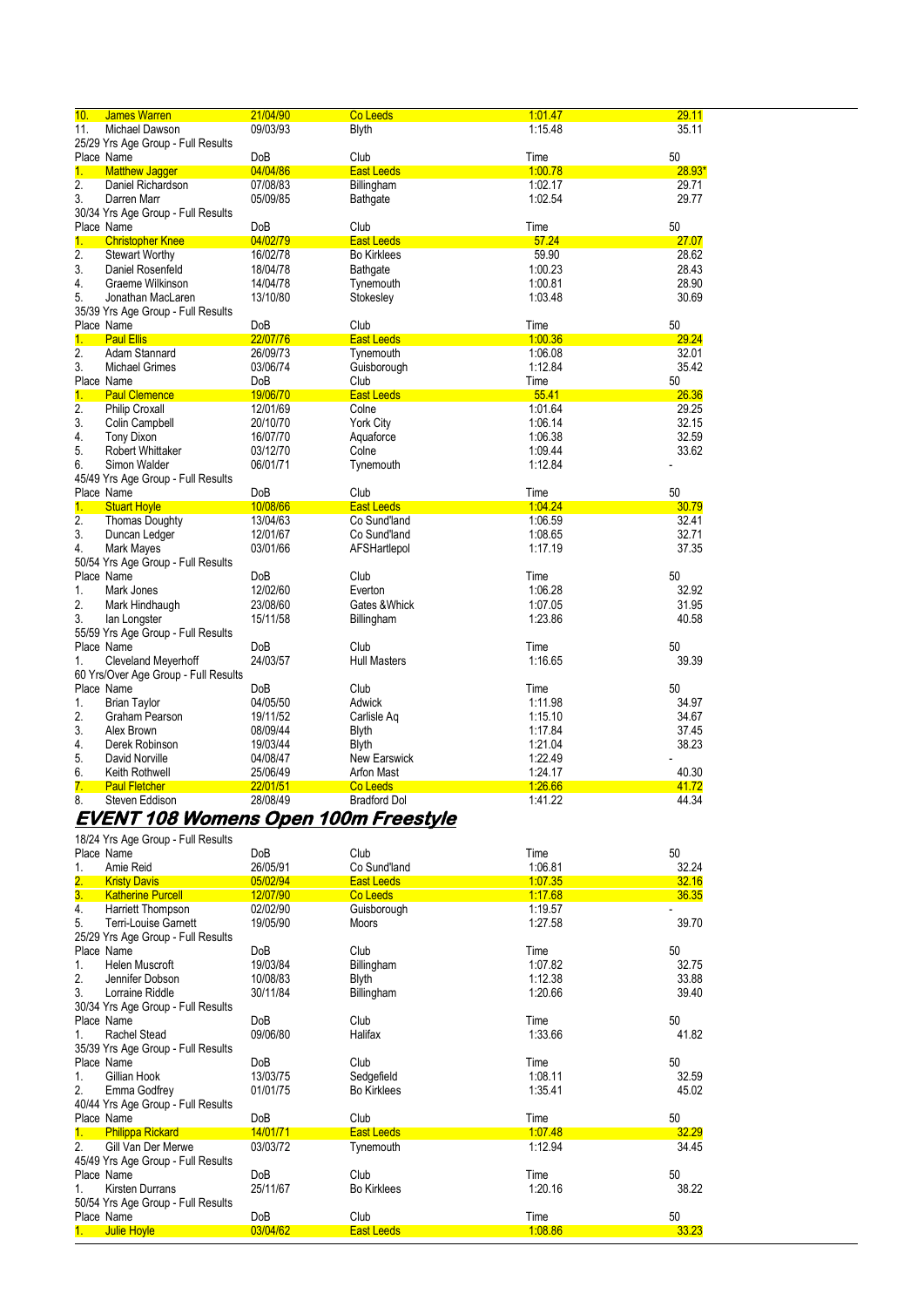| 2. | Carol Boagey                         | 04/09/59   | AFSHartlepol       | 1:24.75 | 40.93 |
|----|--------------------------------------|------------|--------------------|---------|-------|
| 3. | Susanne Griffiths                    | 04/08/59   | New Earswick       | 1:33.13 | 43.36 |
| 4. | Gillian Sheehan                      | 16/10/59   | Billingham         | 1:38.27 | 46.40 |
| 5. | Pattrawadee Sutherland               | 04/01/62   | Tynemouth          | 1:42.95 | 49.19 |
| 6. | Lynn Shepherd                        | 22/06/59   | Billingham         | 1:51.51 | 52.11 |
|    | 55/59 Yrs Age Group - Full Results   |            |                    |         |       |
|    | Place Name                           | <b>DoB</b> | Club               | Time    | 50    |
| 1. | Sally Shields                        | 15/10/54   | <b>Bo Kirklees</b> | 1:15.91 | 36.14 |
|    | 60 Yrs/Over Age Group - Full Results |            |                    |         |       |
|    | Place Name                           | <b>DoB</b> | Club               | Time    | 50    |
|    | Patricia Jackson                     | 04/03/47   | East Anglian       | 1:30.72 | 43.92 |
|    |                                      |            | .                  |         |       |

## **EVENT 109 Mixed Open 200m Freestyle Team**

|    | 072+ Yrs Age Group - Full Results |        |                    |         |       |               |         |
|----|-----------------------------------|--------|--------------------|---------|-------|---------------|---------|
|    | Place Name                        | A.G    | Club               | Time    | 50    | 100           | 150     |
|    | <b>East Leeds SC</b>              | $072+$ | <b>East Leeds</b>  | 1:55.72 | 27.23 | 58.31 1:31.13 |         |
| 2. | Moors Swim Squad                  | $072+$ | <b>Moors</b>       | 1:58.00 | 32.95 | 1:11.06       | 2:16.22 |
|    | 120+ Yrs Age Group - Full Results |        |                    |         |       |               |         |
|    | Place Name                        | A.G    | Club               | Time    | 50    | 100           | 150     |
|    | <b>East Leeds SC</b>              | $120+$ | <b>East Leeds</b>  | 1:56.41 | 26.13 | 58.13 1:29.86 |         |
| 2. | Sedgefield & District             | $120+$ | Sedgefield         | 1.57.64 | 25.36 | 59.73 1:32.45 |         |
| 3. | Borough of Kirklees SC            | $120+$ | <b>Bo Kirklees</b> | 1:57.90 | 28.36 | 57.84 1:30.01 |         |
|    | .<br>------------                 |        | $- - -$<br>---     |         |       |               |         |

# **EVENT 210 Mens/Womens Open 200m IM**

|                  | MENS 18/24 Yrs Age Group - Full Results   |            |                     |         |                 |         |               |
|------------------|-------------------------------------------|------------|---------------------|---------|-----------------|---------|---------------|
|                  | Place Name                                | DoB        | Club                | Time    | 50              | 100     | 150           |
| $\mathbf{1}$ .   | Christopher Wilkinson                     | 06/03/91   | Billingham          | 2:22.50 | 29.55           | 1:05.06 | 1:47.54       |
| 2.               | <b>Richard Fryer</b>                      | 11/11/93   | <b>East Leeds</b>   | 2:23.73 | 31.19           | 1:07.09 | 149.95*       |
| $\overline{3}$ . | <b>James Warren</b>                       | 21/04/90   | Co Leeds            | 2:32.18 | 33.52           | 1.13.37 | 1.57.99       |
|                  | MENS 30/34 Yrs Age Group - Full Results   |            |                     |         |                 |         |               |
|                  | Place Name                                | DoB        | Club                | Time    | 50              | 100     | 150           |
| 1.               | <b>Stewart Worthy</b>                     | 16/02/78   | <b>Bo Kirklees</b>  | 2:33.92 | 33.60           | 1:16.88 | 1:58.41       |
| 2.               | James Calcutt                             | 10/03/79   | Co Sheffield        | 2:39.77 | 34.44           | 1:17.62 | 2:02.85       |
|                  | MENS 35/39 Yrs Age Group - Full Results   |            |                     |         |                 |         |               |
|                  | Place Name                                | DoB        | Club                | Time    | 50              | 100     | 150           |
| 1.               | Paul Smith                                | 24/04/75   | NorthernWave2:33.65 | 34.54   | 1:14.14 1:59.46 |         |               |
| 2.               | Adam Stannard                             | 26/09/73   | Tynemouth           | 2:54.93 | 34.71           | 1:23.16 | 2:15.70       |
|                  | MENS 40/44 Yrs Age Group - Full Results   |            |                     |         |                 |         |               |
|                  | Place Name                                | <b>DoB</b> | Club                | Time    | 50              | 100     | $^{\circ}150$ |
| 1.               | <b>Philip Croxall</b>                     | 12/01/69   | Colne               | 2:40.59 | 35.61           | 1:19.80 | 2:06.65       |
| 2.               | <b>Tony Dixon</b>                         | 16/07/70   | Aquaforce           | 2:54.44 | 37.39           | 1:24.17 | 2:16.77       |
| 3.               | <b>Robert Whittaker</b>                   | 03/12/70   | Colne               | 3:02.17 | 38.75           | 1:28.28 | 2:20.27       |
|                  |                                           |            |                     |         |                 |         |               |
|                  | MENS 45/49 Yrs Age Group - Full Results   |            | Club                |         | 50              | 100     | 150           |
|                  | Place Name                                | DoB        |                     | Time    |                 |         |               |
|                  | MENS 50/54 Yrs Age Group - Full Results   |            |                     |         |                 |         |               |
|                  | Place Name                                | DoB        | Club                | Time    | 50              | 100     | 150           |
| 1.               | Stephen Allen                             | 22/06/60   | <b>Hull Masters</b> | 2:40.37 | 34.70           | 1:16.36 | 2:02.87       |
| 2.               | Mark Jones                                | 12/02/60   | Everton             | 2:49.53 | 38.45           | 1:24.56 | 2:12.50       |
|                  | MENS 60 Yrs/Over Age Group - Full Results |            |                     |         |                 |         |               |
|                  | Place Name                                | <b>DoB</b> | Club                | Time    | 50              | 100     | 150           |
| 1.               | <b>Graham Pearson</b>                     | 19/11/52   | Carlisle Aq         | 2:57.77 | 38.50           | 1:31.57 | 2:17.64       |
| 2.               | Norman Stephenson                         | 10/07/44   | Co Sund'land        | 3:22.08 | 46.16           | 1:40.43 | 2:38.54       |
| 3.               | Alex Brown                                | 08/09/44   | <b>Blyth</b>        | 3:23.52 | 41.76           | 1:37.89 | 2:38.62       |
| 4.               | Keith Rothwell                            | 25/06/49   | Arfon Mast          | 3:34.39 | 46.98           | 1.47.52 | 2:46.32       |
|                  | WOMENS 18/24 Yrs Age Group - Full Results |            |                     |         |                 |         |               |
|                  | Place Name                                | DoB        | Club                | Time    | 50              | 100     | 150           |
| 1.               | <b>Kristy Davis</b>                       | 05/02/94   | <b>East Leeds</b>   | 2:50.65 | 35.38           | 1:21.09 | $2:11.06*$    |
| $\overline{2}$ . | <b>Katherine Purcell</b>                  | 12/07/90   | Co Leeds            | 3:30.17 | 46.76           | 1:43.25 | 2:42.97       |
|                  | WOMENS 25/29 Yrs Age Group - Full Results |            |                     |         |                 |         |               |
|                  | Place Name                                | DoB        | Club                | Time    | 50              | 100     | 150           |
| 1.               | Helen Muscroft                            | 19/03/84   | Billingham          | 2:51.65 | 40.44           | 1:24.45 | 2:15.37       |
| 2.               | Jennifer Dobson                           | 10/08/83   | Blyth               | 3:06.02 | 40.90           | 1:27.64 | 2:23.47       |
| 3.               | Lorraine Riddle                           | 30/11/84   | Billingham          | 3:20.16 | 46.91           | 1:33.37 | 2:34.53       |
|                  | WOMENS 35/39 Yrs Age Group - Full Results |            |                     |         |                 |         |               |
|                  | Place Name                                | DoB        | Club                | Time    | 50              | 100     | 150           |
| 1.               | Gillian Hook                              | 13/03/75   | Sedgefield          | 2:56.25 | 38.52           | 1:26.76 | 2:17.20       |
|                  | WOMENS 40/44 Yrs Age Group - Full Results |            |                     |         |                 |         |               |
|                  | Place Name                                | DoB        | Club                | Time    | 50              | 100     | 150           |
|                  |                                           |            |                     | 3:00.94 | 42.64           | 1:30.52 | 2:20.09       |
| 1.               | Gill Van Der Merwe                        | 03/03/72   | Tynemouth           |         |                 |         |               |
| 2.               | <b>Fiona Harris</b>                       | 13/04/69   | Wetherby            | 3:07.20 | 44.06           | 1.34.17 | 2.26.94       |

### **EVENT 211 Mens Open 50m Freestyle**

|             | 18/24 Yrs Age Group - Full Results |            |                    |       |
|-------------|------------------------------------|------------|--------------------|-------|
|             | Place Name                         | <b>DoB</b> | Club               | Time  |
| 1.          | Philip Hodgson                     | 25/02/92   | Sedgefield         | 24.84 |
| 2.          | Christopher Wilkinson              | 06/03/91   | Billingham         | 25.10 |
| $3_{\cdot}$ | <b>Richard Jagger</b>              | 11/04/89   | <b>East Leeds</b>  | 25.43 |
| 4.          | <b>Steven Rutter</b>               | 21/09/89   | Co Sund'land       | 25.72 |
| 5.          | Conor Crozier                      | 15/06/92   | Co Sund'land       | 26.96 |
| 6.          | Alexander Swystun                  | 09/06/93   | <b>Bo Kirklees</b> | 27.54 |
| 7.          | Mathew Smith                       | 22/07/90   | <b>Moors</b>       | 27.89 |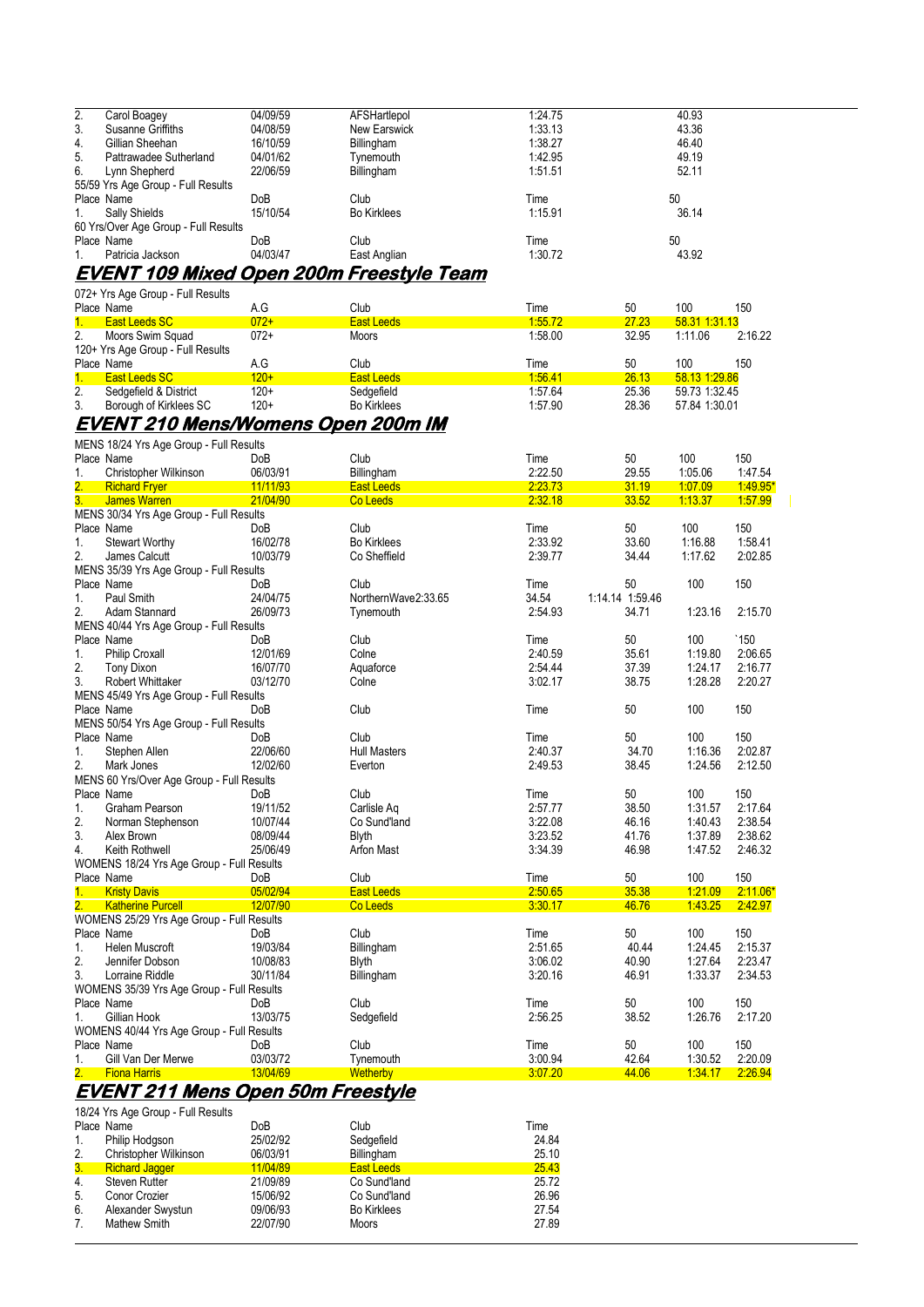| $\overline{\textbf{8}}$ . | <b>James Warren</b>                              | 21/04/90 | Co Leeds            | 28.58          |
|---------------------------|--------------------------------------------------|----------|---------------------|----------------|
| 9.                        | <b>Richard Fryer</b>                             | 11/11/93 | <b>East Leeds</b>   | 28.86          |
| 10.                       | Michael Dawson                                   | 09/03/93 | <b>Blyth</b>        | 33.15          |
|                           | 25/29 Yrs Age Group - Full Results               |          |                     |                |
|                           | Place Name                                       | DoB      | Club                | Time           |
| 1.                        | Darren Marr                                      | 05/09/85 | Bathgate            | 27.09          |
| 2.                        | <b>Matthew Jagger</b>                            | 04/04/86 | <b>East Leeds</b>   | 27.19          |
| 3.                        | Daniel Richardson                                | 07/08/83 | Billingham          | 27.58          |
|                           | 30/34 Yrs Age Group - Full Results               |          |                     |                |
|                           | Place Name                                       | DoB      | Club                | Time           |
| 1.                        | Robert Hyde                                      | 15/07/81 | Co Sheffield        | 25.58          |
| 2.                        | Daniel Rosenfeld                                 | 18/04/78 | Bathgate            | 27.08          |
| 3.                        | Graeme Wilkinson                                 | 14/04/78 | Tynemouth           | 27.43          |
| 4.                        | Jonathan MacLaren                                | 13/10/80 | Stokesley           | 27.74          |
| 5.                        | <b>Christopher Knee</b>                          | 04/02/79 | <b>East Leeds</b>   | 28.78          |
|                           | 35/39 Yrs Age Group - Full Results               |          |                     |                |
|                           | Place Name                                       | DoB      | Club                | Time           |
| 1.                        | <b>Paul Ellis</b>                                | 22/07/76 | <b>East Leeds</b>   | 28.44          |
| $\overline{2}$ .          | Neil Shutt                                       | 30/10/76 | Co Sund'land        | 29.20          |
| 3.                        | <b>Michael Grimes</b>                            | 03/06/74 | Guisborough         | 31.61          |
|                           |                                                  |          |                     |                |
|                           | 40/44 Yrs Age Group - Full Results<br>Place Name |          | Club                | Time           |
| 1.                        | <b>Paul Clemence</b>                             | DoB      |                     | 25.42          |
| 2.                        |                                                  | 19/06/70 | <b>East Leeds</b>   |                |
| 3.                        | <b>Stewart Souter</b>                            | 04/08/68 | Unattached          | 27.81<br>28.22 |
| 4.                        | Martin Andersen                                  | 23/09/72 | <b>Bo Kirklees</b>  | 29.27          |
| 5.                        | Colin Campbell                                   | 20/10/70 | <b>York City</b>    | 31.25          |
|                           | <b>Robert Whittaker</b>                          | 03/12/70 | Colne               | 33.42          |
| 6.                        | Simon Walder                                     | 06/01/71 | Tynemouth           |                |
|                           | 45/49 Yrs Age Group - Full Results               |          |                     |                |
|                           | Place Name                                       | DoB      | Club                | Time           |
| 1.                        | <b>Thomas Doughty</b>                            | 13/04/63 | Co Sund'land        | 31.33          |
| 2.                        | Mark Mayes                                       | 03/01/66 | AFSHartlepol        | 34.35          |
|                           | 50/54 Yrs Age Group - Full Results               |          |                     |                |
|                           | Place Name                                       | DoB      | Club                | Time           |
| 1.                        | Mark Hindhaugh                                   | 23/08/60 | Gates & Whick       | 30.34          |
| 2.                        | Mark Jones                                       | 12/02/60 | Everton             | 30.73          |
| 3.                        | lan Longster                                     | 15/11/58 | Billingham          | 37.49          |
|                           | 55/59 Yrs Age Group - Full Results               |          |                     |                |
|                           | Place Name                                       | DoB      | Club                | Time           |
| 1.                        | Cleveland Meyerhoff                              | 24/03/57 | <b>Hull Masters</b> | 33.48          |
|                           | 60 Yrs/Over Age Group - Full Results             |          |                     |                |
|                           | Place Name                                       | DoB      | Club                | Time           |
| 1.                        | Stephen Whitfield                                | 01/01/52 | Derwent Vall        | 30.03          |
| 2.                        | <b>Brian Taylor</b>                              | 04/05/50 | Adwick              | 31.36          |
| 3.                        | David Norville                                   | 04/08/47 | <b>New Earswick</b> | 35.93          |
| 4.                        | Derek Robinson                                   | 19/03/44 | <b>Blyth</b>        | 35.97          |
| 5.                        | Keith Rothwell                                   | 25/06/49 | Arfon Mast          | 36.36          |
| 6.                        | <b>Terence McGee</b>                             | 19/05/47 | Middlesboro         | 38.47          |
| 7.                        | Steven Eddison                                   | 28/08/49 | <b>Bradford Dol</b> | 42.49          |

### **EVENT 212 Womens Open 50m Freestyle**

|                | 18/24 Yrs Age Group - Full Results |                 |                     |       |
|----------------|------------------------------------|-----------------|---------------------|-------|
|                | Place Name                         | <b>DoB</b>      | Club                | Time  |
| 1.             | Amie Reid                          | 26/05/91        | Co Sund'land        | 30.40 |
| 2.             | <b>Bryony Scoffin</b>              | 21/04/89        | <b>Moors</b>        | 31.04 |
| 3.             | <b>Kristy Davis</b>                | 05/02/94        | <b>East Leeds</b>   | 31.29 |
| 4.             | <b>Alais Rickard</b>               | 25/06/91        | <b>East Leeds</b>   | 31.49 |
| 5.             | <b>Katherine Purcell</b>           | 12/07/90        | Co Leeds            | 33.84 |
| 6.             | Emma Shepherd                      | 10/08/88        | Billingham          | 34.49 |
| 7 <sub>1</sub> | Harriet Thompson                   | 02/02/90        | Guisborough         | 35.56 |
| 8.             | Terri-Louise Garnett               | 19/05/90        | <b>Moors</b>        | 37.31 |
|                | 30/34 Yrs Age Group - Full Results |                 |                     |       |
|                | Place Name                         | <b>DoB</b>      | Club                | Time  |
| 1.             | Elizabeth Devaney                  | 05/09/79        | <b>Hull Masters</b> | 39.14 |
|                | 35/39 Yrs Age Group - Full Results |                 |                     |       |
|                | Place Name                         | <b>DoB</b>      | Club                | Time  |
| 1.             | Gillian Hook                       | 13/03/75        | Sedgefield          | 31.68 |
| 2.             | Emma Godfrey                       | 01/01/75        | <b>Bo Kirklees</b>  | 42.30 |
|                | 40/44 Yrs Age Group - Full Results |                 |                     |       |
|                | Place Name                         | <b>DoB</b>      | Club                | Time  |
| 1.             | <b>Philippa Rickard</b>            | 14/01/71        | <b>East Leeds</b>   | 30.67 |
| 2.             | <b>Tracy Meyerhoff</b>             | 14/01/68        | <b>Hull Masters</b> | 43.50 |
|                | 45/49 Yrs Age Group - Full Results |                 |                     |       |
|                | Place Name                         | Do <sub>B</sub> | Club                | Time  |
| 1.             | Carolyn Irvine                     | 29/10/63        | <b>Bo Kirklees</b>  | 33.14 |
|                | 50/54 Yrs Age Group - Full Results |                 |                     |       |
|                | Place Name                         | <b>DoB</b>      | Club                | Time  |
| 1.             | Judith Hattle                      | 21/04/60        | Carlisle Ag         | 30.50 |
| 2.             | Lesley Killen                      | 18/07/60        | York City           | 36.19 |
| 3.             | Carol Boagey                       | 04/09/59        | AFSHartlepol        | 37.87 |
| 4.             | Susanne Griffiths                  | 04/08/59        | <b>New Earswick</b> | 41.62 |
|                |                                    |                 |                     |       |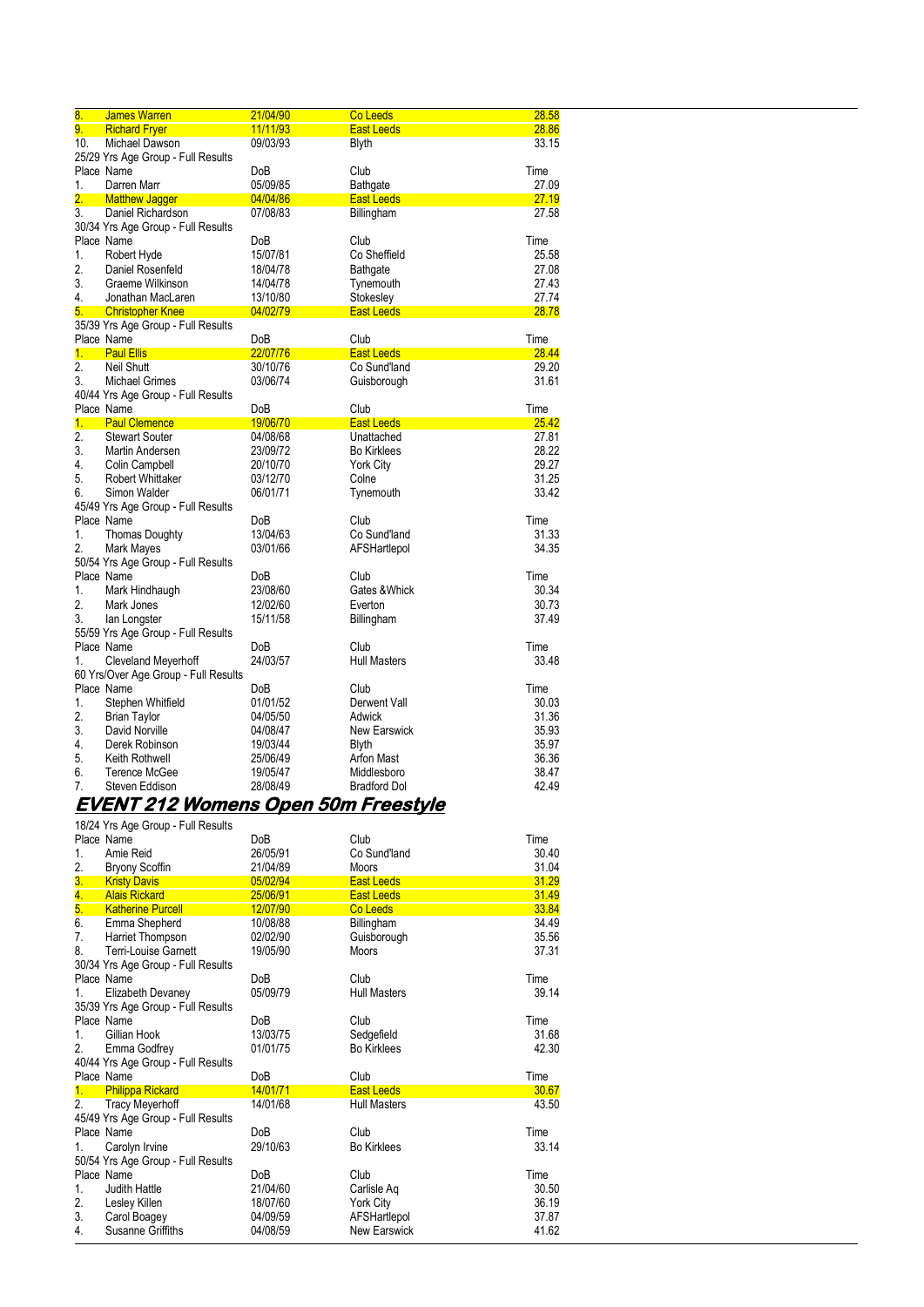| 5.<br>Pattrawadee Sutherland               | 04/01/62 | Tynemouth          | 46.52 |
|--------------------------------------------|----------|--------------------|-------|
| 6.<br>Lynn Shepherd                        | 22/06/59 | Billingham         | 49.44 |
| 55/59 Yrs Age Group - Full Results         |          |                    |       |
| Place Name                                 | DoB      | Club               | Time  |
| Sally Shields<br>1.                        | 15/10/54 | <b>Bo Kirklees</b> | 35.40 |
| 60 Yrs/Over Age Group - Full Results       |          |                    |       |
| Place Name                                 | DoB      | Club               | Time  |
| Gail Daffern<br>$\mathbf{1}$ .             | 26/08/50 | Harrogate          | 45.72 |
| <b>EVENT 213 Mens Open 100m Backstroke</b> |          |                    |       |
|                                            |          |                    |       |

| 18/24 Yrs Age Group - Full Results      |            |                     |         |          |
|-----------------------------------------|------------|---------------------|---------|----------|
| Place Name                              | DoB        | Club                | Time    | 50       |
| 1.<br><b>Philip Walker</b>              | 20/04/90   | Sedgefield          | 1:00.45 | 29.57    |
| 2.<br><b>Jack Stokes</b>                | 16/08/93   | <b>Bo Kirklees</b>  | 1:05.39 | 31.54    |
| 3.<br><b>Richard Jagger</b>             | 11/04/89   | <b>East Leeds</b>   | 1.06.84 | 33.01    |
| 4.<br>Conor Crozier                     | 15/06/92   | Co Sund'land        | 1:07.98 | 32.53    |
| 5.<br>David Phillips                    | 31/01/91   | <b>Bo Kirklees</b>  | 1:09.11 | 33.27    |
| 6.<br>Michael Dawson                    | 09/03/93   | <b>Blyth</b>        | 1.21.36 | 39.27    |
| 25/29 Yrs Age Group - Full Results      |            |                     |         |          |
| Place Name                              | <b>DoB</b> | Club                | Time    | 50       |
| Darren Marr<br>1.                       | 05/09/85   | Bathgate            | 1:05.71 | 31.68    |
| 2.<br>Colin Kerr                        | 09/07/87   | Bathgate            | 1:06.69 | 32.12    |
| 30/34 Yrs Age Group - Full Results      |            |                     |         |          |
| Place Name                              | <b>DoB</b> | Club                | Time    | 50       |
| $1_{-}$<br>Graeme Wilkinson             | 14/04/78   | Tynemouth           | 1:18.33 | 39.20    |
| 35/39 Yrs Age Group - Full Results      |            |                     |         |          |
| Place Name                              | DoB        | Club                | Time    | 50       |
| <b>Paul Ellis</b><br>$1 -$              | 22/07/76   | <b>East Leeds</b>   | 1:16.25 | 35.80*   |
| 40/44 Yrs Age Group - Full Results      |            |                     |         |          |
| Place Name                              | <b>DoB</b> | Club                | Time    | 50       |
| <b>Philip Croxall</b><br>$\mathbf{1}$ . | 12/01/69   | Colne               | 1:23.28 | 43.00    |
| 2.<br><b>Robert Whittaker</b>           | 03/12/70   | Colne               | 1:27.63 | 42.88    |
| 45/49 Yrs Age Group - Full Results      |            |                     |         |          |
| Place Name                              | DoB        | Club                | Time    | 50       |
| $\mathbf{1}$ .<br>Mark Mayes            | 03/01/66   | AFSHartlepol        | 1.38.62 | 49.28    |
| 50/54 Yrs Age Group - Full Results      |            |                     |         |          |
| Place Name                              | <b>DoB</b> | Club                | Time    | 50       |
| $\mathbf{1}$ .<br>Stephen Allen         | 22/06/60   | <b>Hull Masters</b> | 1:10.65 | 34.22    |
| 2.<br>Mark Jones                        | 12/02/60   | Everton             | 1:27.12 | 42.97    |
| 55/59 Yrs Age Group - Full Results      |            |                     |         |          |
| Place Name                              | DoB        | Club                | Time    | 50       |
| Christopher Brown<br>1.                 | 14/11/53   | Co Bradford         | 1:11.08 | 34.90    |
| 60 Yrs/Over Age Group - Full Results    |            |                     |         |          |
| Place Name                              | DoB        | Club                | Time    | 50       |
| 1.<br><b>Bill Moore</b>                 | 08/10/37   | <b>East Leeds</b>   | 1.44.09 | $51.36*$ |
| 2.<br><b>Graeme Shutt</b>               | 27/01/49   | Co Sund'land        | 1:50.76 | 52.58    |
|                                         |            |                     |         |          |

#### **EVENT 214 Womens Open 100m Backstroke**

|  |  |  |  |  |  | 18/24 Yrs Age Group - Full Results |
|--|--|--|--|--|--|------------------------------------|
|--|--|--|--|--|--|------------------------------------|

|    | - <b>.</b><br>Place Name                | DoB        | Club                                             | Time    | 50      |
|----|-----------------------------------------|------------|--------------------------------------------------|---------|---------|
| 1. | Amie Reid                               | 26/05/91   | Co Sund'land                                     | 1:16.56 | 37.26   |
| 2. | <b>Alais Rickard</b>                    | 25/06/91   | <b>East Leeds</b>                                | 1:16.94 | 36.94   |
| 3. | <b>Kristy Davis</b>                     | 05/02/94   | <b>East Leeds</b>                                | 1.23.81 | 40.69   |
| 4. | Emma Shepherd                           | 10/08/88   | Billingham                                       | 1:30.82 | 43.61   |
|    | 25/29 Yrs Age Group - Full Results      |            |                                                  |         |         |
|    | Place Name                              | DoB        | Club                                             | Time    | 50      |
| 1. | Deborah Crossland                       | 08/08/87   | <b>Bo Kirklees</b>                               | 1:12.00 | 34.68   |
| 2. | Jennifer Dobson                         | 10/08/83   | <b>Blyth</b>                                     | 1.22.55 | 40.13   |
| 3. | Lorraine Riddle                         | 30/11/84   | Billingham                                       | 1:31.05 | 44.67   |
|    | 45/49 Yrs Age Group - Full Results      |            |                                                  |         |         |
|    | Place Name                              | DoB        | Club                                             | Time    | 50      |
| 1. | Carolyn Irvine                          | 29/10/63   | <b>Bo Kirklees</b>                               | 1:18.59 | 38.08   |
| 2. | Kirsten Durrans                         | 25/11/67   | <b>Bo Kirklees</b>                               | 1:29.79 | 44.08   |
|    | 50/54 Yrs Age Group - Full Results      |            |                                                  |         |         |
|    | Place Name                              | <b>DoB</b> | Club                                             | Time    | 50      |
| 1. | Julie Hoyle                             | 03/04/62   | <b>East Leeds</b>                                | 1:18.76 | 38.37   |
| 2. | Karen Jones                             | 03/07/61   | Prescot                                          | 2:06.08 | 1.00.83 |
|    | 60 Yrs/Over Age Group - Full Results    |            |                                                  |         |         |
|    | Place Name                              | DoB        | Club                                             | Time    | 50      |
| 1. | Patricia Jackson                        | 04/03/47   | East Anglian                                     | 1:44.95 | 50.91   |
|    |                                         |            | <b>EVENT 215 Mens/Womens Open 200m Butterfly</b> |         |         |
|    | MENS 18/24 Yrs Age Group - Full Results |            |                                                  |         |         |
|    |                                         |            |                                                  |         |         |

|     | Place Name                              | DoB      | Club        | Time    | 50    | 100     | 150     |
|-----|-----------------------------------------|----------|-------------|---------|-------|---------|---------|
| . . | Philip Hodason                          | 25/02/92 | Sedgefield  | 2:13.90 | 30.23 | 1:03.64 | 1:38.65 |
| 2.  | <b>Philip Walker</b>                    | 20/04/90 | Sedaefield  | 2:26.61 | 32.78 | 1:10.09 | 1:48.53 |
|     | MENS 30/34 Yrs Age Group - Full Results |          |             |         |       |         |         |
|     | Place Name                              | DoB      | Club        | Time    | 50    | 100     | 150     |
|     | Paul Woodlev                            | 17/03/82 | Derwentside | 2:19.88 | 30.44 | 1:06.98 | 1:42.40 |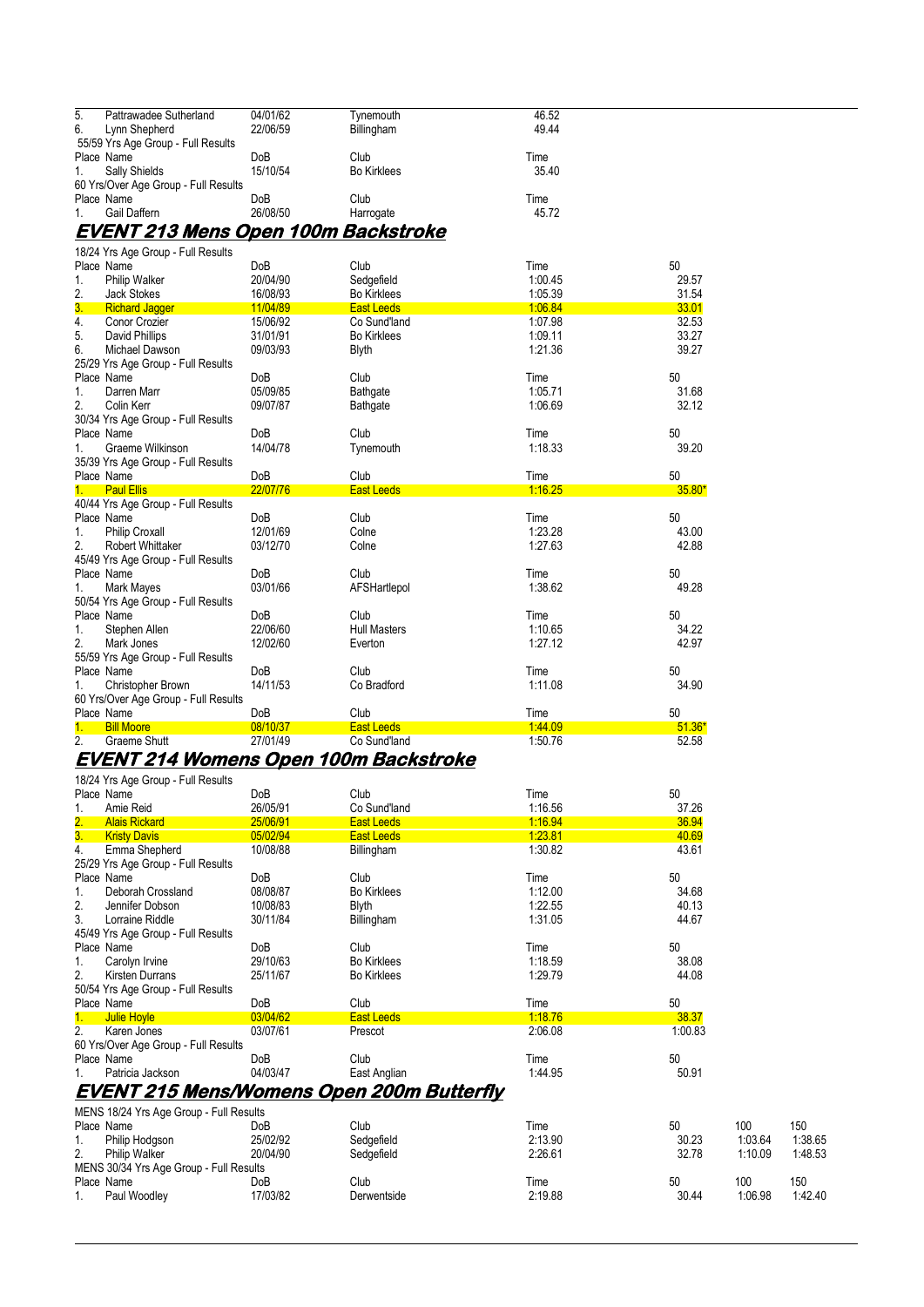|                | MENS 35/39 Yrs Age Group - Full Results     |          |                   |            |                |         |            |  |  |
|----------------|---------------------------------------------|----------|-------------------|------------|----------------|---------|------------|--|--|
| Place Name     |                                             | DoB      | Club              | Time       | 50             | 100     | 150        |  |  |
| $1 -$          | <b>Paul Ellis</b>                           | 22/07/76 | <b>East Leeds</b> | 2.48.49    | 34.90          | 1.17.16 | $2:02.85*$ |  |  |
|                | MENS 50/54 Yrs Age Group - Full Results     |          |                   |            |                |         |            |  |  |
| Place Name     |                                             | DoB      | Club              | Time       | 50             | 100     | 150        |  |  |
| 1.             | Mark Jones                                  | 12/02/60 | Everton           | 2:53.80    | 38.95          | 1:23.35 | 2:09.27    |  |  |
|                | MENS 60 Yrs/Over Age Group - Full Results   |          |                   |            |                |         |            |  |  |
| Place Name     |                                             | DoB      | Club              | Time       | 50             | 100     | 150        |  |  |
| 1.             | Norman Stephenson                           | 10/07/44 | Co Sund'land      | 3:38.04    | 47.59          | 1:42.19 | 2.41.06    |  |  |
| 2 <sup>1</sup> | Keith Rothwell                              | 25/06/49 | <b>Arfon Mast</b> | 4:02.02    | 52.40          | 1:53.35 | 2:59.45    |  |  |
|                | WOMENS 18/24 Yrs Age Group - Full Results   |          |                   |            |                |         |            |  |  |
| Place Name     |                                             | DoB      | Club              | Time       | 50             | 100     | 150        |  |  |
| $1 -$          | <b>Katherine Purcell</b>                    | 12/07/90 | Co Leeds          | $3:43.71*$ | $\blacksquare$ |         |            |  |  |
|                | WOMENS 60 Yrs/Over Age Group - Full Results |          |                   |            |                |         |            |  |  |
| Place Name     |                                             | DoB      | Club              | Time       | 50             | 100     | 150        |  |  |
|                | Patricia Jackson                            | 04/03/47 | East Anglian      | 3:46.65    | 52.41          | 1:51.15 | 2:50.60    |  |  |

### **EVENT 216 Mens Open 100m Breaststroke**

|                  | 18/24 Yrs Age Group - Full Results   |            |                      |         |       |
|------------------|--------------------------------------|------------|----------------------|---------|-------|
|                  | Place Name                           | <b>DoB</b> | Club                 | Time    | 50    |
| $\mathbf{1}$ .   | <b>Steven Rutter</b>                 | 21/09/89   | Co Sund'land         | 1:13.92 | 34.38 |
| $\overline{2}$ . | <b>James Warren</b>                  | 21/04/90   | Co Leeds             | 1:18.99 | 38.52 |
| 3.               | David Phillips                       | 31/01/91   | <b>Bo Kirklees</b>   | 1:20.79 | 38.09 |
|                  | 25/29 Yrs Age Group - Full Results   |            |                      |         |       |
|                  | Place Name                           | DoB        | Club                 | Time    | 50    |
| 1.               | Daniel Richardson                    | 07/08/83   | Billingham           | 1:14.30 | 34.63 |
| 2.               | Darren Marr                          | 05/09/85   | Bathgate             | 1:19.28 | 38.42 |
|                  | 30/34 Yrs Age Group - Full Results   |            |                      |         |       |
|                  | Place Name                           | <b>DoB</b> | Club                 | Time    | 50    |
| 1.               | <b>Stewart Worthy</b>                | 16/02/78   | <b>Bo Kirklees</b>   | 1:17.38 | 36.7  |
|                  | 35/39 Yrs Age Group - Full Results   |            |                      |         |       |
|                  | Place Name                           | DoB        | Club                 | Time    | 50    |
| $\mathbf{1}$ .   | Paul Smith                           | 24/04/75   | NorthernWave 1:19.93 |         | 40.07 |
| 2.               | Adam Stannard                        | 26/09/73   | Tynemouth            | 1:27.35 | 40.80 |
|                  | 40/44 Yrs Age Group - Full Results   |            |                      |         |       |
|                  | Place Name                           | DoB        | Club                 | Time    | 50    |
| $\mathbf{1}$ .   | <b>Philip Croxall</b>                | 12/01/69   | Colne                | 1.20.00 | 38.95 |
| 2.               | Simon Walder                         | 06/01/71   | Tynemouth            | 1:28.20 | 42.49 |
| 3.               | <b>Robert Whittaker</b>              | 03/12/70   | Colne                | 1:29.77 | 42.63 |
|                  | 45/49 Yrs Age Group - Full Results   |            |                      |         |       |
|                  | Place Name                           | DoB        | Club                 | Time    | 50    |
| 1.               | Duncan Ledger                        | 12/01/67   | Co Sund'land         | 1.24.04 | 39.35 |
| 2.               | Mark Mayes                           | 03/01/66   | AFSHartlepol         | 1:37.87 | 46.72 |
|                  | 50/54 Yrs Age Group - Full Results   |            |                      |         |       |
|                  | Place Name                           | DoB        | Club                 | Time    | 50    |
| $\mathbf{1}$ .   | Kevan Brown                          | 30/12/60   | <b>Bo Kirklees</b>   | 1:21.39 | 38.84 |
| 2.               | Mark Jones                           | 12/02/60   | Everton              | 1:30.92 | 43.57 |
|                  | 60 Yrs/Over Age Group - Full Results |            |                      |         |       |
|                  | Place Name                           | DoB        | Club                 | Time    | 50    |
| 1.               | <b>Graham Pearson</b>                | 19/11/52   | Carlisle Aq          | 1:21.10 | 40.10 |
| 2.               | <b>Brian Taylor</b>                  | 04/05/50   | Adwick               | 1:29.20 | 43.69 |
| 3.               | Terence McGee                        | 19/05/47   | Middlesboro          | 1:37.16 | 47.77 |
| 4.               | Keith Rothwell                       | 25/06/49   | Arfon Mast           | 1:39.86 | 48.41 |
| 5.               | Norman Stephenson                    | 10/07/44   | Co Sund'land         | 1:40.09 | 50.21 |
| 6.               | <b>Bill Moore</b>                    | 08/10/37   | <b>East Leeds</b>    | 144.92  | 49.76 |
| 7.               | David Norville                       | 04/08/47   | New Earswick         | 1.46.69 | 51.54 |
| 8.               | George Jackson                       | 10/09/45   | Howe Bridge          | 1:46.89 | 52.27 |
| 9.               | Steven Eddison                       | 28/08/49   | <b>Bradford Dol</b>  | 2:01.58 | 57.87 |

### **EVENT 217 Womens Open 100m Breaststroke**

|            | 18/24 Yrs Age Group - Full Results |                 |                     |         |       |
|------------|------------------------------------|-----------------|---------------------|---------|-------|
| Place Name |                                    | DoB             | Club                | Time    | 50    |
| $1_{-}$    | <b>Katherine Purcell</b>           | 12/07/90        | Co Leeds            | 1.44.80 | 50.9  |
|            | 30/34 Yrs Age Group - Full Results |                 |                     |         |       |
| Place Name |                                    | Do <sub>B</sub> | Club                | Time    | 50    |
| 1.         | Elizabeth Devaney                  | 05/09/79        | <b>Hull Masters</b> | 1:50.23 | 52.46 |
|            | 35/39 Yrs Age Group - Full Results |                 |                     |         |       |
| Place Name |                                    | Do <sub>B</sub> | Club                | Time    | 50    |
| 1.         | Gillian Hook                       | 13/03/75        | Sedgefield          | 1:28.69 | 41.9  |
|            | 40/44 Yrs Age Group - Full Results |                 |                     |         |       |
| Place Name |                                    | <b>DoB</b>      | Club                | Time    | 50    |
| 1.         | Lisa Dobson                        | 23/04/70        | Halifax             | 1:23.05 | 39.89 |
|            | 45/49 Yrs Age Group - Full Results |                 |                     |         |       |
| Place Name |                                    | Do <sub>B</sub> | Club                | Time    | 50    |
| $1_{-}$    | Kirsten Durrans                    | 25/11/67        | <b>Bo Kirklees</b>  | 1:36.00 | 45.52 |
|            | 50/54 Yrs Age Group - Full Results |                 |                     |         |       |
| Place Name |                                    | <b>DoB</b>      | Club                | Time    | 50    |
| 1.         | Judith Hattle                      | 21/04/60        | Carlisle Ag         | 1.27.16 | 42.91 |
| 2.         | Carol Boagey                       | 04/09/59        | AFSHartlepol        | 1:38.08 | 47.00 |
| 3.         | Susanne Griffiths                  | 04/08/59        | <b>New Earswick</b> | 1:52.18 | 52.96 |
| 4.         | Pattrawadee Sutherland             | 04/01/62        | Tynemouth           | 2:02.34 | 59.8  |
|            |                                    |                 |                     |         |       |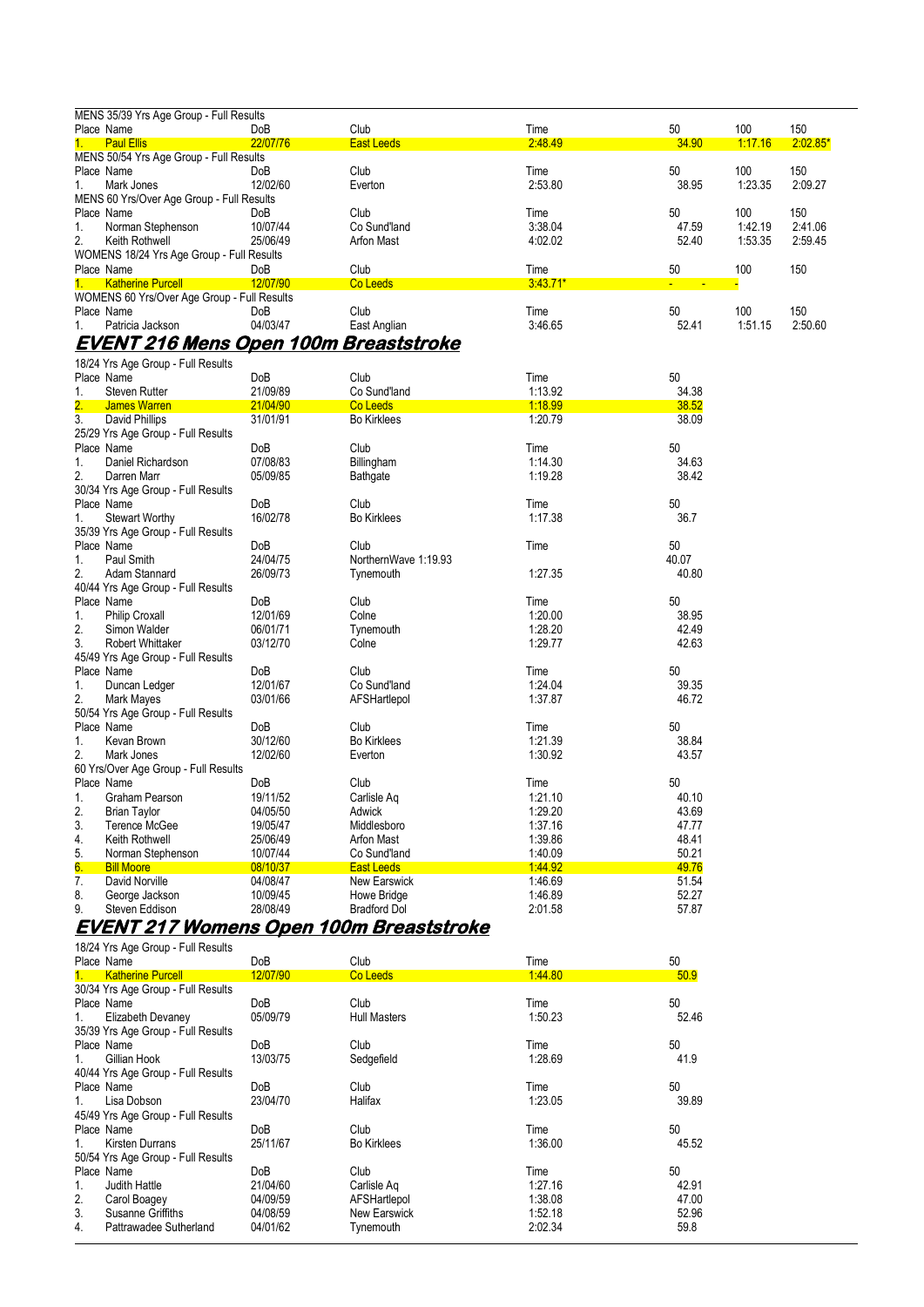|                  | 55/59 Yrs Age Group - Full Results                           |                      |                                                  |                    |                |                           |                    |
|------------------|--------------------------------------------------------------|----------------------|--------------------------------------------------|--------------------|----------------|---------------------------|--------------------|
| 1.               | Place Name<br>Sally Shields                                  | DoB<br>15/10/54      | Club<br><b>Bo Kirklees</b>                       | Time<br>1:33.84    | 50<br>46.07    |                           |                    |
|                  | 60 Yrs/Over Age Group - Full Results                         |                      |                                                  |                    |                |                           |                    |
|                  | Place Name                                                   | DoB                  | Club                                             | Time               | 50             |                           |                    |
| 1.               | Patricia Jackson                                             | 04/03/47             | East Anglian                                     | 1:50.00            | 53.49          |                           |                    |
| 2.               | Gail Daffern                                                 | 26/08/50             | Harrogate                                        | 1:55.30            | 55.4           |                           |                    |
|                  | <u>EVENT 218 Mens Open 200m Medley Team</u>                  |                      |                                                  |                    |                |                           |                    |
|                  | 072+ Yrs Age Group - Full Results                            |                      |                                                  |                    |                |                           |                    |
|                  | Place Name                                                   | A.G                  | Club                                             | Time               | 50             | 100                       | 150                |
| 1.               | <b>East Leeds SC</b>                                         | $072+$               | <b>East Leeds</b>                                | 2:08.96            | 35.84          | 1:10.08                   | 1.44.48            |
|                  | 120+ Yrs Age Group - Full Results<br>Place Name              | A.G                  | Club                                             | Time               | 50             | 100                       | 150                |
| 1.               | Borough of Kirklees SC                                       | $120+$               | <b>Bo Kirklees</b>                               | 2:09.54            | 34.06          | 1:08.39                   | 1.36.49            |
| 2.               | East Leeds SC                                                | $120+$               | <b>East Leeds</b>                                | 2:11.60            | 35.64          | 1:12.75                   | 1:46.21            |
| 3.               | Tynemouth SC                                                 | $120+$               | Tynemouth                                        | 2:34.27            | 34.20          | 1:16.18                   | 1:48.88            |
|                  |                                                              |                      | <u>EVENT 319 Mens/Womens Open 200m Freestyle</u> |                    |                |                           |                    |
|                  | MENS 18/24 Yrs Age Group - Full Results                      |                      |                                                  |                    |                |                           |                    |
|                  | Place Name                                                   | DoB                  | Club                                             | Time               | 50             | 100                       | 150                |
| 1.               | Philip Hodgson                                               | 25/02/92             | Sedgefield                                       | 1:56.35            | 27.78          | 57.46                     | 1:26.95            |
| 2.<br>3.         | Christopher Wilkinson<br><b>Richard Jagger</b>               | 06/03/91<br>11/04/89 | Billingham<br><b>East Leeds</b>                  | 1.57.51<br>2:01.33 | 28.25<br>28.48 | 58.08<br>58.93            | 1.27.92<br>1:30.27 |
| 4.               | David Phillips                                               | 31/01/91             | <b>Bo Kirklees</b>                               | 2:14.20            | 30.41          | 1.04.16                   | 1:39.14            |
| 5.               | Michael Dawson                                               | 09/03/93             | <b>Blyth</b>                                     | 2:45.75            | 37.28          | 1:19.92                   | 2:04.13            |
|                  | MENS 25/29 Yrs Age Group - Full Results                      |                      |                                                  |                    |                |                           |                    |
| Place Name       |                                                              | DoB                  | Club                                             | Time               | 50             | 100                       | 150                |
| 1.               | Daniel Richardson                                            | 07/08/83             | Billingham                                       | 2:21.00            | 31.61          | 1:06.10                   | 1:42.87            |
|                  | MENS 30/34 Yrs Age Group - Full Results<br>Place Name        | DoB                  | Club                                             | Time               | 50             | 100                       | 150                |
| 1.               | <b>Christopher Knee</b>                                      | 04/02/79             | <b>East Leeds</b>                                | 2:29.76            | 26.01          | 1:12.65                   | 1.54.37            |
|                  | James Calcutt                                                | 10/03/79             | Co Sheffield                                     | DQ T-4L            |                |                           |                    |
|                  | MENS 35/39 Yrs Age Group - Full Results                      |                      |                                                  |                    |                |                           |                    |
| 1.               | Place Name<br><b>Paul Ellis</b>                              | DoB<br>22/07/76      | Club<br><b>East Leeds</b>                        | Time<br>2:16.85    | 50<br>32.12    | 100<br>1.06.75            | 150<br>1:42.37     |
| 2.               | Adam Stannard                                                | 26/09/73             | Tynemouth                                        | 2:37.87            | 33.34          | 1:12.52                   | 1:55.32            |
|                  | MENS 40/44 Yrs Age Group - Full Results                      |                      |                                                  |                    |                |                           |                    |
|                  | Place Name                                                   | DoB                  | Club                                             | Time               | 50             | 100                       | 150                |
| 1.               | <b>Philip Croxall</b>                                        | 12/01/69             | Colne                                            | 2:17.21            | 33.16          | 1:08.61                   | 1:43.87            |
| 2.<br>3.         | <b>Tony Dixon</b><br><b>Paul Clemence</b>                    | 16/07/70<br>19/06/70 | Aquaforce<br>East Leeds                          | 2:25.13<br>2:29.54 | 34.63<br>25.32 | 1:11.57<br><u>1:12.45</u> | 1:49.01<br>1:54.12 |
| 4.               | Colin Campbell                                               | 20/10/70             | York City                                        | 2:36.03            | 35.92          | 1:16.01                   | 1.58.04            |
| 5.               | <b>Robert Whittaker</b>                                      | 03/12/70             | Colne                                            | 2:36.50            | 35.55          | 1.14.82                   | 1:55.99            |
|                  | MENS 45/49 Yrs Age Group - Full Results                      |                      |                                                  |                    |                |                           |                    |
|                  | Place Name                                                   | DoB                  | Club                                             | Time               | 50             | 100                       | 150                |
| 1.<br>2.         | <b>Thomas Doughty</b>                                        | 13/04/63<br>03/01/66 | Co Sund'land                                     | 2:23.92<br>3:00.35 | 34.28<br>40.15 | 1:10.97<br>1.24.72        | 1.47.93<br>2:12.88 |
|                  | Mark Mayes<br>MENS 50/54 Yrs Age Group - Full Results        |                      | AFSHartlepol                                     |                    |                |                           |                    |
|                  | Place Name                                                   | DoB                  | Club                                             | Time               | 50             | 100                       | 150                |
| 1.               | Mark Jones                                                   | 12/02/60             | Everton                                          | 2:24.70            | 34.48          | 1:11.29                   | 1:48.43            |
| 2.               | lan Longster                                                 | 15/11/58             | Billingham                                       | 3:10.76            | 44.89          | 1:34.49                   | 2:24.65            |
|                  | MENS 60 Yrs/Over Age Group - Full Results<br>Place Name      | DoB                  | Club                                             | Time               | 50             | 100                       | 150                |
| 1.               | Alex Brown                                                   | 08/09/44             | <b>Blyth</b>                                     | 2:59.19            | 39.81          | 1.24.38                   | 2:11.80            |
| 2.               | Derek Robinson                                               | 19/03/44             | Blyth                                            | 3:09.19            | 42.60          | 1:30.83                   | 2:20.83            |
| 3.               | <b>Paul Fletcher</b>                                         | 22/01/51             | Co Leeds                                         | 3.10.41            | 44.75          | 1.33.35                   | $2.22.73*$         |
|                  | David Norville                                               | 04/08/47             | New Earswick                                     | DQ ST-             |                |                           |                    |
|                  | WOMENS 18/24 Yrs Age Group - Full Results<br>Place Name      | DoB                  | Club                                             | Time               | 50             | 100                       | 150                |
| 1.               | <b>Kristy Davis</b>                                          | 05/02/94             | <b>East Leeds</b>                                | 2:26.79            | 33.81          | 1:10.98                   | $1.49.09*$         |
| $\overline{2}$ . | <b>Katherine Purcell</b>                                     | 12/07/90             | Co Leeds                                         | 2.48.44            | 39.25          | 1:24.18                   | 2:08.27            |
| 3.               | Emma Shepherd                                                | 10/08/88             | Billingham                                       | 2:49.64            | 40.07          | 1.24.01                   | 2:08.19            |
|                  | WOMENS 25/29 Yrs Age Group - Full Results                    |                      |                                                  |                    |                |                           |                    |
| 1.               | Place Name<br>Lorraine Riddle                                | DoB<br>30/11/84      | Club<br>Billingham                               | Time<br>2:58.40    | 50<br>41.70    | 100<br>1.27.54            | 150<br>2:12.84     |
|                  | WOMENS 30/34 Yrs Age Group - Full Results                    |                      |                                                  |                    |                |                           |                    |
|                  | Place Name                                                   | DoB                  | Club                                             | Time               | 50             | 100                       | 150                |
|                  | WOMENS 35/39 Yrs Age Group - Full Result                     |                      |                                                  |                    |                |                           |                    |
|                  | Place Name                                                   | DoB                  | Club                                             | Time               | 50             | 100                       | 150                |
| 1.               | Emma Godfrey                                                 | 01/01/75             | <b>Bo Kirklees</b>                               | 3:19.63            | 46.02          | 1:36.59                   | 2:28.10            |
|                  | WOMENS 40/44 Yrs Age Group - Full Results<br>Place Name      | DoB                  | Club                                             | Time               | 50             | 100                       | 150                |
| 1.               | <b>Fiona Harris</b>                                          | 13/04/69             | <b>Wetherby</b>                                  | 2.47.60            | 38.15          | 1.19.55                   | 2.03.39            |
|                  | WOMENS 50/54 Yrs Age Group - Full Results                    |                      |                                                  |                    |                |                           |                    |
|                  | Place Name                                                   | DoB                  | Club                                             | Time               | 50             | 100                       | 150                |
| 1.               | Carol Boagey                                                 | 04/09/59             | AFSHartlepol                                     | 2:59.97            | 41.54          | 1.27.78                   | 2:15.01            |
| 2.               | Lynn Shepherd<br>WOMENS 60 Yrs/Over Age Group - Full Results | 22/06/59             | Billingham                                       | 3.57.53            | 54.82          | 1:56.03                   | 2:57.99            |
|                  | Place Name                                                   | DoB                  | Club                                             | Time               | 50             | 100                       | 150                |
| 1.               | Patricia Jackson                                             | 04/03/47             | East Anglian                                     | 3:14.75            | 45.92          | 1.35.67                   | 2:25.74            |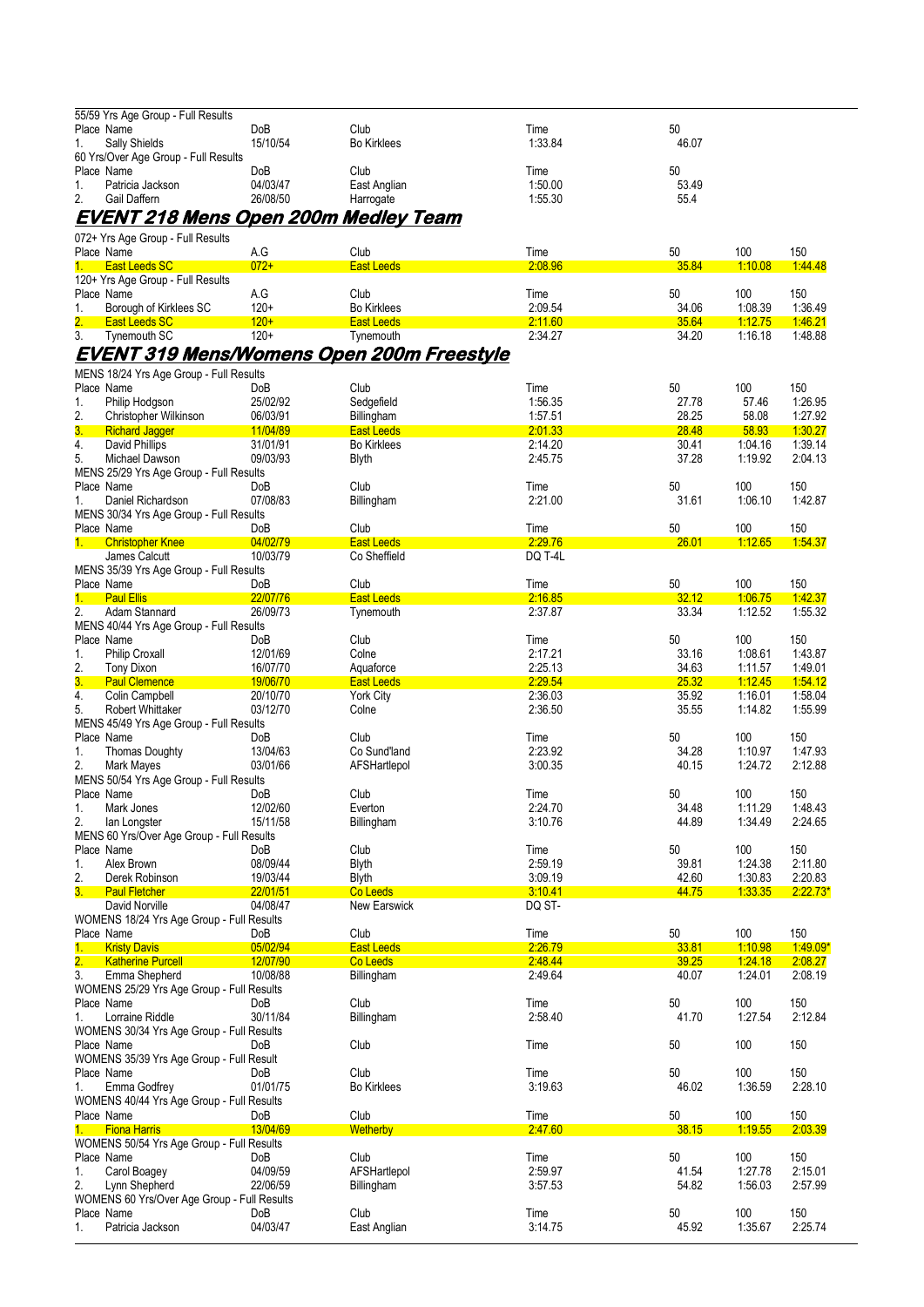## **EVENT 320 Mens Open 50m Backstroke**

|                  | 18/24 Yrs Age Group - Full Results   |            |                     |                |
|------------------|--------------------------------------|------------|---------------------|----------------|
|                  | Place Name                           | DoB        | Club                | Time           |
| 1.               | <b>Philip Walker</b>                 | 20/04/90   | Sedgefield          | 28.74          |
| 2.               | Philip Hodgson                       | 25/02/92   | Sedgefield          | 28.96          |
| 3.               | <b>Richard Fryer</b>                 | 11/11/93   | <b>East Leeds</b>   | 30.31          |
| 4.               | Christopher Wilkinson                | 06/03/91   | Billingham          | 30.56          |
| 5.               | Conor Crozier                        | 15/06/92   | Co Sund'land        | 30.64          |
| 6.               | <b>Jack Stokes</b>                   | 16/08/93   | <b>Bo Kirklees</b>  | 30.99          |
| 7.               | <b>Richard Jagger</b>                | 11/04/89   | <b>East Leeds</b>   | 33.16          |
| 8.               | Alexander Swystun                    | 09/06/93   | <b>Bo Kirklees</b>  | 33.78          |
|                  | Michael Dawson                       | 09/03/93   | <b>Blyth</b>        | <b>DQ T-1L</b> |
|                  | 25/29 Yrs Age Group - Full Results   |            |                     |                |
|                  | Place Name                           | DoB        | Club                | Time           |
| 1.               | Darren Marr                          | 05/09/85   | Bathgate            | 30.61          |
| 2.               | Colin Kerr                           | 09/07/87   | Bathgate            | 31.05          |
|                  | 30/34 Yrs Age Group - Full Results   |            |                     |                |
|                  | Place Name                           | <b>DoB</b> | Club                | Time           |
| $1_{-}$          | Graeme Wilkinson                     | 14/04/78   | Tynemouth           | 34.19          |
|                  | 35/39 Yrs Age Group - Full Results   |            |                     |                |
|                  | Place Name                           | <b>DoB</b> | Club                | Time           |
|                  | 40/44 Yrs Age Group - Full Results   |            |                     |                |
|                  | Place Name                           | DoB        | Club                | Time           |
| 1.               | <b>Robert Whittaker</b>              | 03/12/70   | Colne               | 39.13          |
| 2.               | Simon Walder                         | 06/01/71   | Tynemouth           | 41.17          |
|                  | 45/49 Yrs Age Group - Full Results   |            |                     |                |
|                  | Place Name                           | <b>DoB</b> | Club                | Time           |
| 1.               | Mark Mayes                           | 03/01/66   | AFSHartlepol        | 44.54          |
|                  | 50/54 Yrs Age Group - Full Results   |            |                     |                |
|                  | Place Name                           | <b>DoB</b> | Club                | Time           |
| 1.               | Stephen Allen                        | 22/06/60   | <b>Hull Masters</b> | 33.25          |
| 2.               | Mark Jones                           | 12/02/60   | Everton             | 38.51          |
|                  | 55/59 Yrs Age Group - Full Results   |            |                     |                |
|                  | Place Name                           | DoB        | Club                | Time           |
| 1.               | Christopher Brown                    | 14/11/53   | Co Bradford         | 32.27          |
|                  | 60 Yrs/Over Age Group - Full Results |            |                     |                |
|                  | Place Name                           | DoB        | Club                | Time           |
| 1.               | Stephen Whitfield                    | 01/01/52   | Derwent Vall        | 38.75          |
| 2.               | <b>Graeme Shutt</b>                  | 27/01/49   | Co Sund'land        | 47.06          |
| $\overline{3}$ . | <b>Bill Moore</b>                    | 08/10/37   | <b>East Leeds</b>   | 49.83          |

#### **EVENT 321 Womens Open 50m Backstroke**  18/24 Yrs Age Group - Full Results

|         | TOIL TION NOU OTOUP THAT NOUGHLOT<br>Place Name | DoB        | Club                | Time  |
|---------|-------------------------------------------------|------------|---------------------|-------|
| 1.      | <b>Alais Rickard</b>                            | 25/06/91   | <b>East Leeds</b>   | 34.68 |
| 2.      | Amie Reid                                       | 26/05/91   | Co Sund'land        | 34.91 |
| 3.      | <b>Bryony Scoffin</b>                           | 21/04/89   | <b>Moors</b>        | 37.84 |
| 4.      | <b>Kristy Davis</b>                             | 05/02/94   | <b>East Leeds</b>   | 38.13 |
|         | 25/29 Yrs Age Group - Full Results              |            |                     |       |
|         | Place Name                                      | DoB        | Club                | Time  |
| $1_{-}$ | Jennifer Dobson                                 | 10/08/83   | <b>Blyth</b>        | 37.65 |
|         | 40/44 Yrs Age Group - Full Results              |            |                     |       |
|         | Place Name                                      | DoB        | Club                | Time  |
| 1.      | <b>Tracy Meyerhoff</b>                          | 14/01/68   | <b>Hull Masters</b> | 54.73 |
|         | 45/49 Yrs Age Group - Full Results              |            |                     |       |
|         | Place Name                                      | DoB        | Club                | Time  |
| 1.      | Carolyn Irvine                                  | 29/10/63   | <b>Bo Kirklees</b>  | 36.10 |
|         | 50/54 Yrs Age Group - Full Results              |            |                     |       |
|         | Place Name                                      | <b>DoB</b> | Club                | Time  |
| 1.      | Julie Hoyle                                     | 03/04/62   | <b>East Leeds</b>   | 35.29 |
| 2.      | Carol Boagey                                    | 04/09/59   | AFSHartlepol        | 49.30 |
| 3.      | Susanne Griffiths                               | 04/08/59   | <b>New Earswick</b> | 51.56 |
|         | 60 Yrs/Over Age Group - Full Results            |            |                     |       |
|         | Place Name                                      | DoB        | Club                | Time  |
| 1.      | Patricia Jackson                                | 04/03/47   | East Anglian        | 47.69 |
| 2.      | Gail Daffern                                    | 26/08/50   | Harrogate           | 55.13 |
|         | F[IF]                                           | IMA.       | ,,,                 |       |

#### **EVENT 322 Mens Open 100m IM**  18/24 Yrs Age Group - Full Results

|                | TOIZ4 TTS Age OTOUP - FUILINESUITS |          |                    |         |
|----------------|------------------------------------|----------|--------------------|---------|
|                | Place Name                         | DoB      | Club               | Time    |
| 1.             | <b>Philip Walker</b>               | 20/04/90 | Sedgefield         | 1:01.82 |
| 2.             | Christopher Wilkinson              | 06/03/91 | Billingham         | 1.02.78 |
| 3 <sub>1</sub> | <b>Richard Jagger</b>              | 11/04/89 | <b>East Leeds</b>  | 1:05.78 |
| 4.             | Jack Stokes                        | 16/08/93 | <b>Bo Kirklees</b> | 1.08.70 |
| 5.             | Conor Crozier                      | 15/06/92 | Co Sund'land       | 1.09.14 |
| 6.             | Alexander Swystun                  | 09/06/93 | <b>Bo Kirklees</b> | 1:10.27 |
| 7.             | James Warren                       | 21/04/90 | Co Leeds           | 1:11.10 |
|                |                                    |          |                    |         |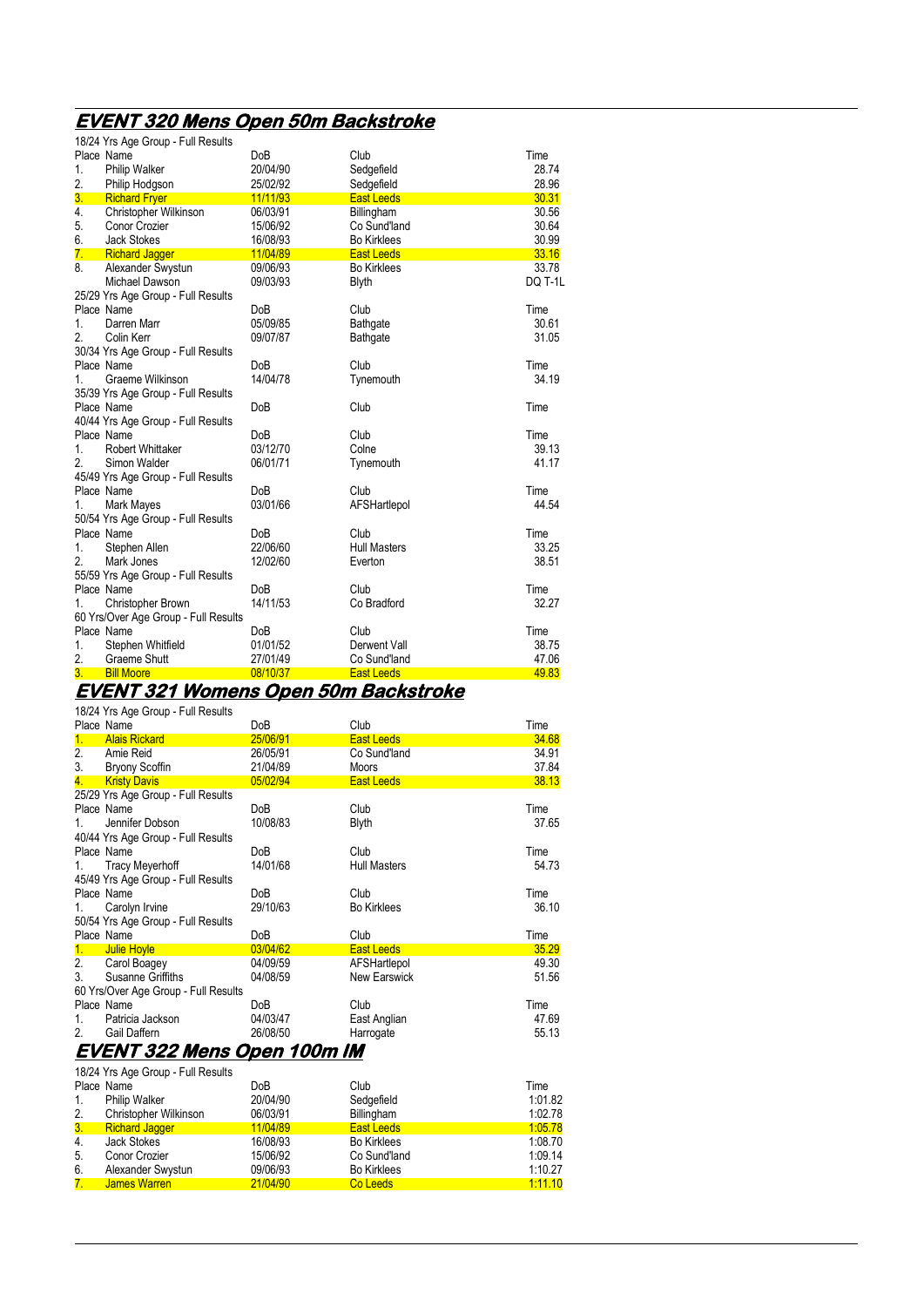|    | 25/29 Yrs Age Group - Full Results   |            |                     |            |  |  |  |
|----|--------------------------------------|------------|---------------------|------------|--|--|--|
|    | Place Name                           | <b>DoB</b> | Club                | Time       |  |  |  |
| 1. | Jason Kan                            | 24/08/86   | <b>Bo Kirklees</b>  | 1:05.98    |  |  |  |
| 2. | Daniel Richardson                    | 07/08/83   | Billingham          | 1:12.78    |  |  |  |
| 3. | <b>Matthew Jagger</b>                | 04/04/86   | <b>East Leeds</b>   | 1.15.11    |  |  |  |
|    | 30/34 Yrs Age Group - Full Results   |            |                     |            |  |  |  |
|    | Place Name                           | DoB        | Club                | Time       |  |  |  |
| 1. | Robert Hyde                          | 15/07/81   | Co Sheffield        | 1:02.70    |  |  |  |
| 2. | <b>Stewart Worthy</b>                | 16/02/78   | <b>Bo Kirklees</b>  | 1:10.07    |  |  |  |
| 3. | Daniel Rosenfeld                     | 18/04/78   | <b>Bathgate</b>     | 1:11.07    |  |  |  |
| 4. | Jonathan MacLaren                    | 13/10/80   | Stokesley           | 1:11.66    |  |  |  |
| 5. | Graeme Wilkinson                     | 14/04/78   | Tynemouth           | 1:16.46    |  |  |  |
|    | 35/39 Yrs Age Group - Full Results   |            |                     |            |  |  |  |
|    | Place Name                           | DoB        | Club                | Time       |  |  |  |
| 1. | Paul Smith                           | 24/04/75   | NorthernWave1:10.66 |            |  |  |  |
|    | 40/44 Yrs Age Group - Full Results   |            |                     |            |  |  |  |
|    | Place Name                           | <b>DoB</b> | Club                | Time       |  |  |  |
| 1. | Martin Andersen                      | 23/09/72   | <b>Bo Kirklees</b>  | 1:11.98    |  |  |  |
| 2. | <b>Robert Whittaker</b>              | 03/12/70   | Colne               | 1.23.69    |  |  |  |
|    | Paul Clemence                        | 19/06/70   | East Leeds          | <b>DNC</b> |  |  |  |
|    | <b>Tony Dixon</b>                    | 16/07/70   | Aquaforce           | DQ ST-     |  |  |  |
|    | 45/49 Yrs Age Group - Full Results   |            |                     |            |  |  |  |
|    | Place Name                           | <b>DoB</b> | Club                | Time       |  |  |  |
| 1. | <b>Stuart Hoyle</b>                  | 10/08/66   | <b>East Leeds</b>   | 1:14.05    |  |  |  |
| 2. | Mark Mayes                           | 03/01/66   | AFSHartlepol        | 1:30.63    |  |  |  |
|    | 50/54 Yrs Age Group - Full Results   |            |                     |            |  |  |  |
|    | Place Name                           | <b>DoB</b> | Club                | Time       |  |  |  |
| 1. | Stephen Allen                        | 22/06/60   | <b>Hull Masters</b> | 1:13.83    |  |  |  |
| 2. | Mark Jones                           | 12/02/60   | Everton             | 1:18.18    |  |  |  |
| 3. | Mark Hindhaugh                       | 23/08/60   | Gates &Whick        | 1:18.58    |  |  |  |
|    | 60 Yrs/Over Age Group - Full Results |            |                     |            |  |  |  |
|    | Place Name                           | <b>DoB</b> | Club                | Time       |  |  |  |
| 1. | <b>Brian Taylor</b>                  | 04/05/50   | Adwick              | 1:20.67    |  |  |  |
| 2. | Stephen Whitfield                    | 01/01/52   | Derwent Vall        | 1:23.21    |  |  |  |
| 3. | Keith Rothwell                       | 25/06/49   | Arfon Mast          | 1:33.59    |  |  |  |
| 4. | Alex Brown                           | 08/09/44   | <b>Blyth</b>        | 1:33.88    |  |  |  |
| 5. | Norman Stephenson                    | 10/07/44   | Co Sund'land        | 1:35.87    |  |  |  |
| 6. | David Norville                       | 04/08/47   | <b>New Earswick</b> | 1:42.33    |  |  |  |
| 7. | George Jackson                       | 10/09/45   | Howe Bridge         | 1:42.48    |  |  |  |
| 8. | Graeme Shutt                         | 27/01/49   | Co Sund'land        | 1:43.43    |  |  |  |
| 9. | <b>Bill Moore</b>                    | 08/10/37   | <b>East Leeds</b>   | 147.31     |  |  |  |
|    | <u>EVENT 323 Womens Open 100m IM</u> |            |                     |            |  |  |  |

|                  | 18/24 Yrs Age Group - Full Results   |                  |                                                     |         |
|------------------|--------------------------------------|------------------|-----------------------------------------------------|---------|
|                  | Place Name                           | Do <sub>B</sub>  | Club                                                | Time    |
| 1.               | Amie Reid                            | 26/05/91         | Co Sund'land                                        | 1:16.80 |
| $\overline{2}$ . | <b>Alais Rickard</b>                 | 25/06/91         | <b>East Leeds</b>                                   | 1:20.14 |
| 3.               | <b>Kristy Davis</b>                  | 05/02/94         | <b>East Leeds</b>                                   | 1.20.49 |
| 4.               | Emma Shepherd                        | 10/08/88         | Billingham                                          | 1:36.08 |
|                  | 25/29 Yrs Age Group - Full Results   |                  |                                                     |         |
|                  | Place Name                           | Do <sub>B</sub>  | Club                                                | Time    |
| 1.               | Deborah Crossland                    | 08/08/87         | <b>Bo Kirklees</b>                                  | 1:14.01 |
| 2.               | Adelle Taylor                        | 24/10/86         | <b>Bo Kirklees</b>                                  | 1:22.03 |
| 3.               | Lorraine Riddle                      | 30/11/84         | Billingham                                          | 1:37.67 |
|                  | 40/44 Yrs Age Group - Full Results   |                  |                                                     |         |
|                  | Place Name                           | Do <sub>B</sub>  | Club                                                | Time    |
| $1_{-}$          | Lisa Dobson                          | 23/04/70         | Halifax                                             | 1:17.38 |
|                  | 45/49 Yrs Age Group - Full Results   |                  |                                                     |         |
|                  | Place Name                           | Do <sub>B</sub>  | Club                                                | Time    |
| 1.               | Carolyn Irvine                       | 29/10/63         | <b>Bo Kirklees</b>                                  | 1:22.09 |
| 2.               | Kirsten Durrans                      | 25/11/67         | <b>Bo Kirklees</b>                                  | 1:30.32 |
|                  | 50/54 Yrs Age Group - Full Results   |                  |                                                     |         |
|                  | Place Name                           | D <sub>o</sub> B | Club                                                | Time    |
| 1.               | Carol Boagey                         | 04/09/59         | AFSHartlepol                                        | 1:37.67 |
| 2.               | Susanne Griffiths                    | 04/08/59         | New Earswick                                        | 1.37.89 |
| 3.               | Pattrawadee Sutherland               | 04/01/62         | Tynemouth                                           | 1:54.22 |
| 4.               | Lynn Shepherd                        | 22/06/59         | Billingham                                          | 2:17.97 |
|                  | 60 Yrs/Over Age Group - Full Results |                  |                                                     |         |
|                  | Place Name                           | <b>DoB</b>       | Club                                                | Time    |
| 1.               | Patricia Jackson                     | 04/03/47         | East Anglian                                        | 1:42.65 |
|                  |                                      |                  | <u>EVENT 324 Mens/Womens Open 200m Breaststroke</u> |         |
|                  |                                      |                  |                                                     |         |

|    | MENS 18/24 Yrs Age Group - Full Results |          |                    |         |       |         |            |  |  |
|----|-----------------------------------------|----------|--------------------|---------|-------|---------|------------|--|--|
|    | Place Name                              | DoB      | Club               | Гіmе    | 50    | 100     | 150        |  |  |
|    | Christopher Wilkinson                   | 06/03/91 | Billingham         | 2:40.06 | 37.99 | 1:19.14 | 2:00.38    |  |  |
| 2. | James Warren                            | 21/04/90 | Co Leeds           | 2:47.06 | 38.81 | 1:21.62 | $2:05.72*$ |  |  |
| 3. | David Phillips                          | 31/01/91 | <b>Bo Kirklees</b> | 2:48.00 | 39.36 | 1.21.49 | 2:05.81    |  |  |
|    | MENS 25/29 Yrs Age Group - Full Results |          |                    |         |       |         |            |  |  |
|    | Place Name                              | DoB      | Club               | Time    | 50    | 100     | 150        |  |  |
|    | Daniel Richardson                       | 07/08/83 | Billingham         | 2:51.04 | 38.02 | 1:21.19 | 2:06.32    |  |  |
|    | MENS 30/34 Yrs Age Group - Full Results |          |                    |         |       |         |            |  |  |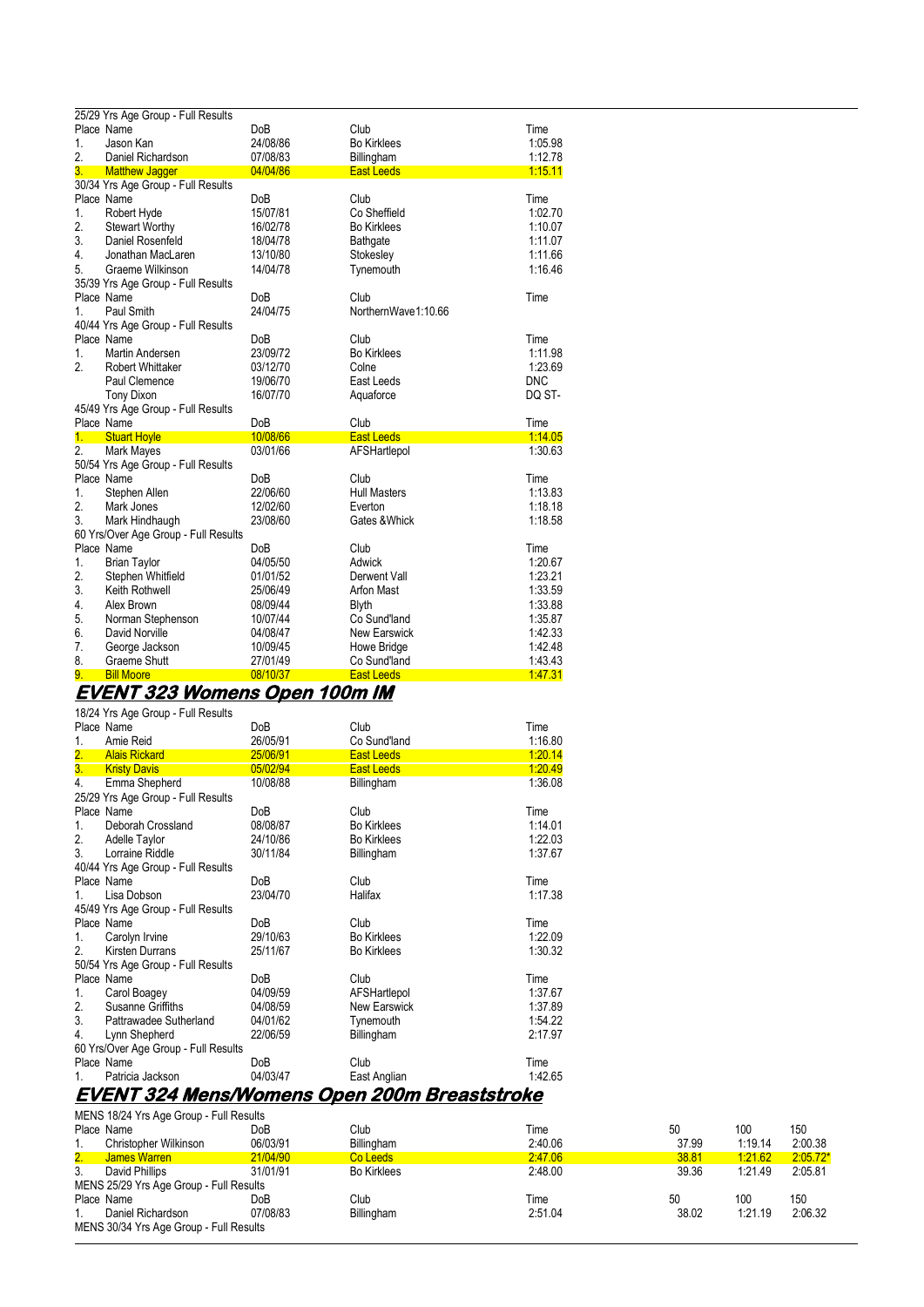|    | Place Name                                  | DoB        | Club               | Time    | 50    | 100     | 150        |
|----|---------------------------------------------|------------|--------------------|---------|-------|---------|------------|
| 1. | <b>Stewart Worthy</b>                       | 16/02/78   | <b>Bo Kirklees</b> | 2:47.30 | 38.97 | 1:21.64 | 2:05.44    |
|    | MENS 40/44 Yrs Age Group - Full Results     |            |                    |         |       |         |            |
|    | Place Name                                  | <b>DoB</b> | Club               | Time    | 50    | 100     | 150        |
| 1. | <b>Philip Croxall</b>                       | 12/01/69   | Colne              | 2:59.57 | 41.61 | 1:28.33 | 2:14.82    |
| 2. | Simon Walder                                | 06/01/71   | Tynemouth          | 3:15.67 | 43.26 | 1:32.83 | 2:24.29    |
|    | MENS 45/49 Yrs Age Group - Full Results     |            |                    |         |       |         |            |
|    | Place Name                                  | <b>DoB</b> | Club               | Time    | 50    | 100     | 150        |
| 1. | Mark Mayes                                  | 03/01/66   | AFSHartlepol       | 3:35.47 | 49.29 | 1:43.55 | 2:40.37    |
|    | MENS 50/54 Yrs Age Group - Full Results     |            |                    |         |       |         |            |
|    | Place Name                                  | <b>DoB</b> | Club               | Time    | 50    | 100     | 150        |
| 1. | Mark Jones                                  | 12/02/60   | Everton            | 3:06.46 | 42.58 | 1:29.49 | 2:18.22    |
|    | MENS 60 Yrs/Over Age Group - Full Results   |            |                    |         |       |         |            |
|    | Place Name                                  | <b>DoB</b> | Club               | Time    | 50    | 100     | 150        |
| 1. | Norman Stephenson                           | 10/07/44   | Co Sund'land       | 3:32.93 | 50.44 | 1:46.52 | 2:43.30    |
| 2. | Terence McGee                               | 19/05/47   | Middlesboro        | 3:33.93 | 50.11 | 1:45.35 | 2:41.31    |
| 3. | Keith Rothwell                              | 25/06/49   | Arfon Mast         | 3:41.46 | 49.58 | 1.46.01 | 2:45.45    |
|    | WOMENS 18/24 Yrs Age Group - Full Results   |            |                    |         |       |         |            |
|    | Place Name                                  | <b>DoB</b> | Club               | Time    | 50    | 100     | 150        |
| 1. | <b>Katherine Purcell</b>                    | 12/07/90   | Co Leeds           | 3:51.95 | 51.70 | 1:51.90 | $2:54.56*$ |
|    | WOMENS 35/39 Yrs Age Group - Full Results   |            |                    |         |       |         |            |
|    | Place Name                                  | <b>DoB</b> | Club               | Time    | 50    | 100     | 150        |
| 1. | Gillian Hook                                | 13/03/75   | Sedgefield         | 3:10.31 | 43.82 | 1:31.85 | 2:20.79    |
|    | WOMENS 40/44 Yrs Age Group - Full Results   |            |                    |         |       |         |            |
|    | Place Name                                  | DoB        | Club               | Time    | 50    | 100     | 150        |
| 1. | Lisa Dobson                                 | 23/04/70   | Halifax            | 2:59.15 | 42.66 | 1:28.60 | 2:14.72    |
| 2. | Gill Van Der Merwe                          | 03/03/72   | Tynemouth          | 3:17.11 | 46.28 | 1:36.65 | 2:27.08    |
| 3. | <b>Fiona Harris</b>                         | 13/04/69   | <b>Wetherby</b>    | 3:26.31 | 48.22 | 1:39.21 | $2:33.83*$ |
|    | WOMENS 50/54 Yrs Age Group - Full Results   |            |                    |         |       |         |            |
|    | Place Name                                  | <b>DoB</b> | Club               | Time    | 50    | 100     | 150        |
| 1. | Carol Boagey                                | 04/09/59   | AFSHartlepol       | 3:31.34 | 49.14 | 1:42.58 | 2:37.46    |
|    | WOMENS 60 Yrs/Over Age Group - Full Results |            |                    |         |       |         |            |
|    | Place Name                                  | <b>DoB</b> | Club               | Time    | 50    | 100     | 150        |
| 1. | Patricia Jackson                            | 04/03/47   | East Anglian       | 3:54.11 | 54.82 | 1:55.13 | 2:55.92    |
| 2. | Gail Daffern                                | 26/08/50   | Harrogate          | 4:13.84 | 57.26 | 2:01.68 | 3:09.25    |
|    | <u>EVENT 325 Mens Open 50m Butterfly</u>    |            |                    |         |       |         |            |
|    |                                             |            |                    |         |       |         |            |

|                  | 18/24 Yrs Age Group - Full Results |            |                     |          |
|------------------|------------------------------------|------------|---------------------|----------|
|                  | Place Name                         | DoB        | Club                | Time     |
| 1.               | Philip Hodgson                     | 25/02/92   | Sedgefield          | 26.41    |
| 2.               | <b>Philip Walker</b>               | 20/04/90   | Sedgefield          | 27.90    |
| $\overline{3}$ . | <b>Richard Jagger</b>              | 11/04/89   | <b>East Leeds</b>   | 28.15    |
| 4.               | Christopher Wilkinson              | 06/03/91   | Billingham          | 28.17    |
| 5.               | <b>Richard Fryer</b>               | 11/11/93   | <b>East Leeds</b>   | 29.89    |
| 6.               | <b>Jack Stokes</b>                 | 16/08/93   | <b>Bo Kirklees</b>  | 30.07    |
| 7.               | Conor Crozier                      | 15/06/92   | Co Sund'land        | 30.18    |
| 8 <sub>1</sub>   | <b>James Warren</b>                | 21/04/90   | Co Leeds            | 31.51    |
| 9.               | Alexander Swystun                  | 09/06/93   | <b>Bo Kirklees</b>  | 31.73    |
| 10.              | Michael Dawson                     | 09/03/93   | <b>Blyth</b>        | 37.11    |
|                  | 25/29 Yrs Age Group - Full Results |            |                     |          |
|                  | Place Name                         | DoB        | Club                | Time     |
| 1.               | Jason Kan                          | 24/08/86   | <b>Bo Kirklees</b>  | 28.41    |
| $\overline{2}$ . | Darren Marr                        | 05/09/85   | Bathgate            | 29.28    |
| 3.               | <b>Matthew Jagger</b>              | 04/04/86   | <b>East Leeds</b>   | 29.90    |
|                  | 30/34 Yrs Age Group - Full Results |            |                     |          |
|                  | Place Name                         | <b>DoB</b> | Club                | Time     |
| 1.               | Robert Hyde                        | 15/07/81   | Co Sheffield        | 27.66    |
| 2.               | Jonathan MacLaren                  | 13/10/80   | Stokesley           | 30.43    |
| 3.               | Daniel Rosenfeld                   | 18/04/78   | Bathgate            | 30.52    |
|                  | 35/39 Yrs Age Group - Full Results |            |                     |          |
|                  | Place Name                         | DoB        | Club                | Time     |
| 1.               | <b>Paul Ellis</b>                  | 22/07/76   | <b>East Leeds</b>   | $29.65*$ |
| 2.               | Adam Stannard                      | 26/09/73   | Tynemouth           | 31.54    |
| 3.               | <b>Neil Shutt</b>                  | 30/10/76   | Co Sund'land        | 32.43    |
|                  |                                    |            |                     |          |
|                  | 40/44 Yrs Age Group - Full Results |            |                     |          |
|                  | Place Name                         | <b>DoB</b> | Club                | Time     |
| 1.               | Martin Andersen                    | 23/09/72   | <b>Bo Kirklees</b>  | 30.84    |
| 2.               | Colin Campbell                     | 20/10/70   | <b>York City</b>    | 34.07    |
| 3.               | <b>Robert Whittaker</b>            | 03/12/70   | Colne               | 35.26    |
|                  | 45/49 Yrs Age Group - Full Results |            |                     |          |
|                  | Place Name                         | DoB        | Club                | Time     |
| 1.               | Mark Mayes                         | 03/01/66   | AFSHartlepol        | 44.77    |
|                  | 50/54 Yrs Age Group - Full Results |            |                     |          |
|                  | Place Name                         | <b>DoB</b> | Club                | Time     |
| 1.               | Stephen Allen                      | 22/06/60   | <b>Hull Masters</b> | 32.30    |
| 2.               | Mark Jones                         | 12/02/60   | Everton             | 36.02    |
| 3.               | Mark Hindhaugh                     | 23/08/60   | Gates & Whick       | 37.88    |
| 4.               | lan Longster                       | 15/11/58   | Billingham          | 50.78    |
|                  | 55/59 Yrs Age Group - Full Results |            |                     |          |
|                  | Place Name                         | DoB        | Club                | Time     |
|                  |                                    |            |                     |          |